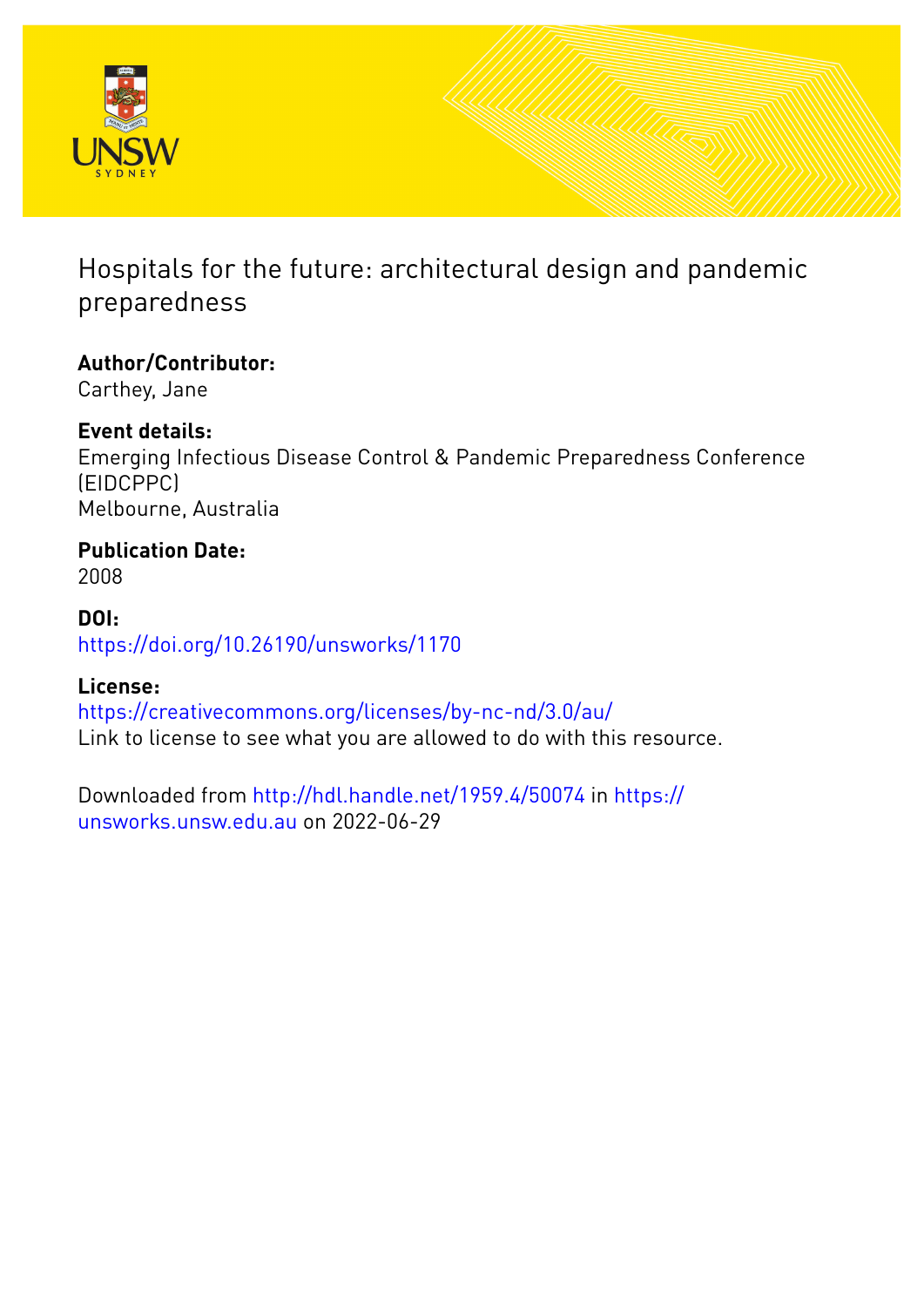$-\epsilon$ 

Centre for Health Assets Australasia

### **EIDPPC 2008 – DISEASE CONTROL RESPONSE IN HOSPITALS Hospitals for the Future: Architectural Design and Pandemic Preparedness**

1001010111010101001010 01010101111010 001014

### **Jane Carthey**

Director, Centre for Health Assets Australasia, Faculty of the Built Environment, UNSW, Sydney, Australia

18 March 2008

**UNSW**  $f|_P$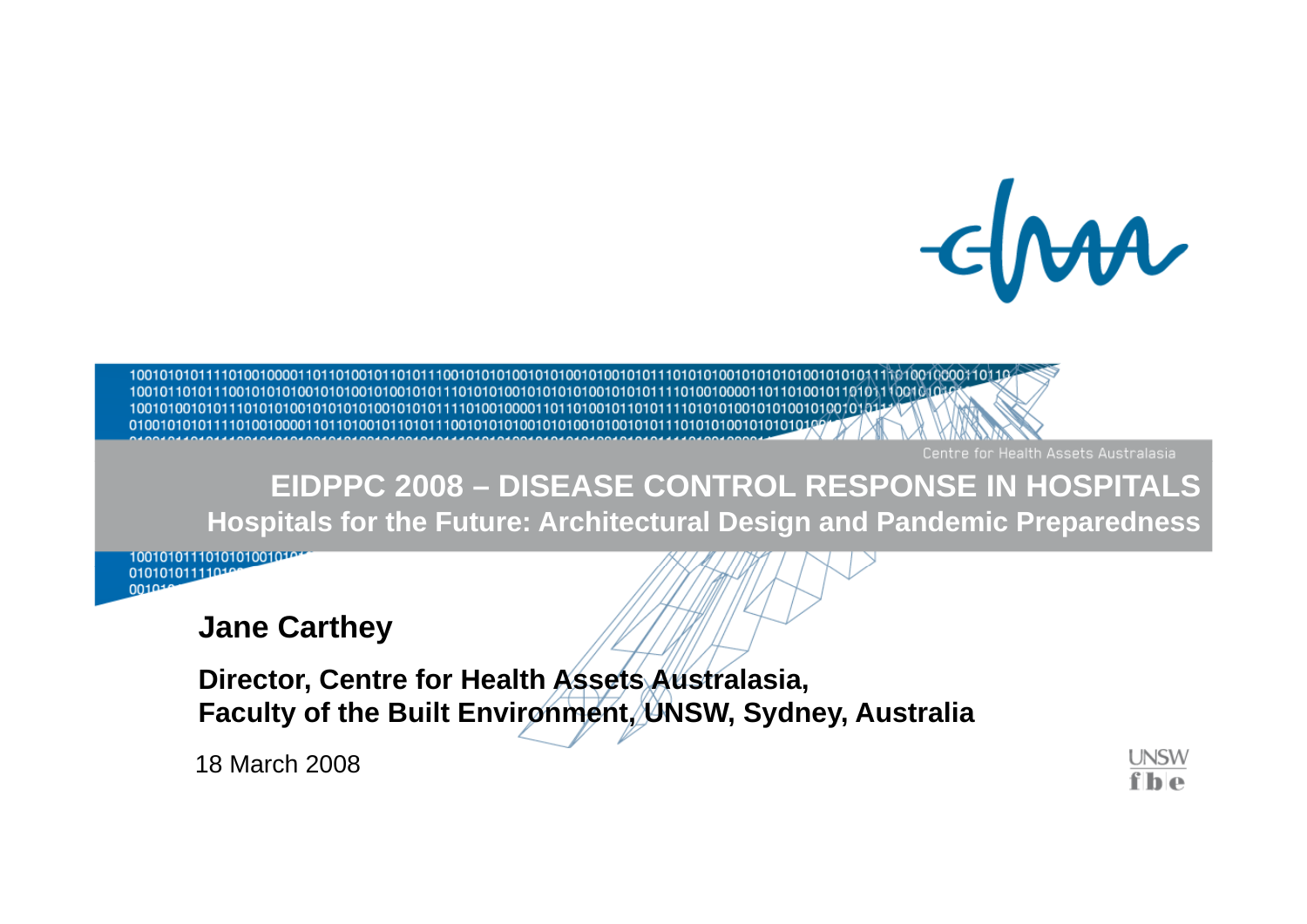**UNSW**  $f|_{h|a}$ 

Centre for Health Assets Australasia

## **Hospitals for the Future: Architectural Design and Pandemic Pre paredness**

- Using a consultative risk management approach to designing facilities for pandemic preparedness
- The place of health facilities in managing disasters including pandemics
- Designing health facilities to ensure continuity of service delivery in the event of disasters such as pandemics
- – Using physical design features to prevent and control the spread of infection within facilities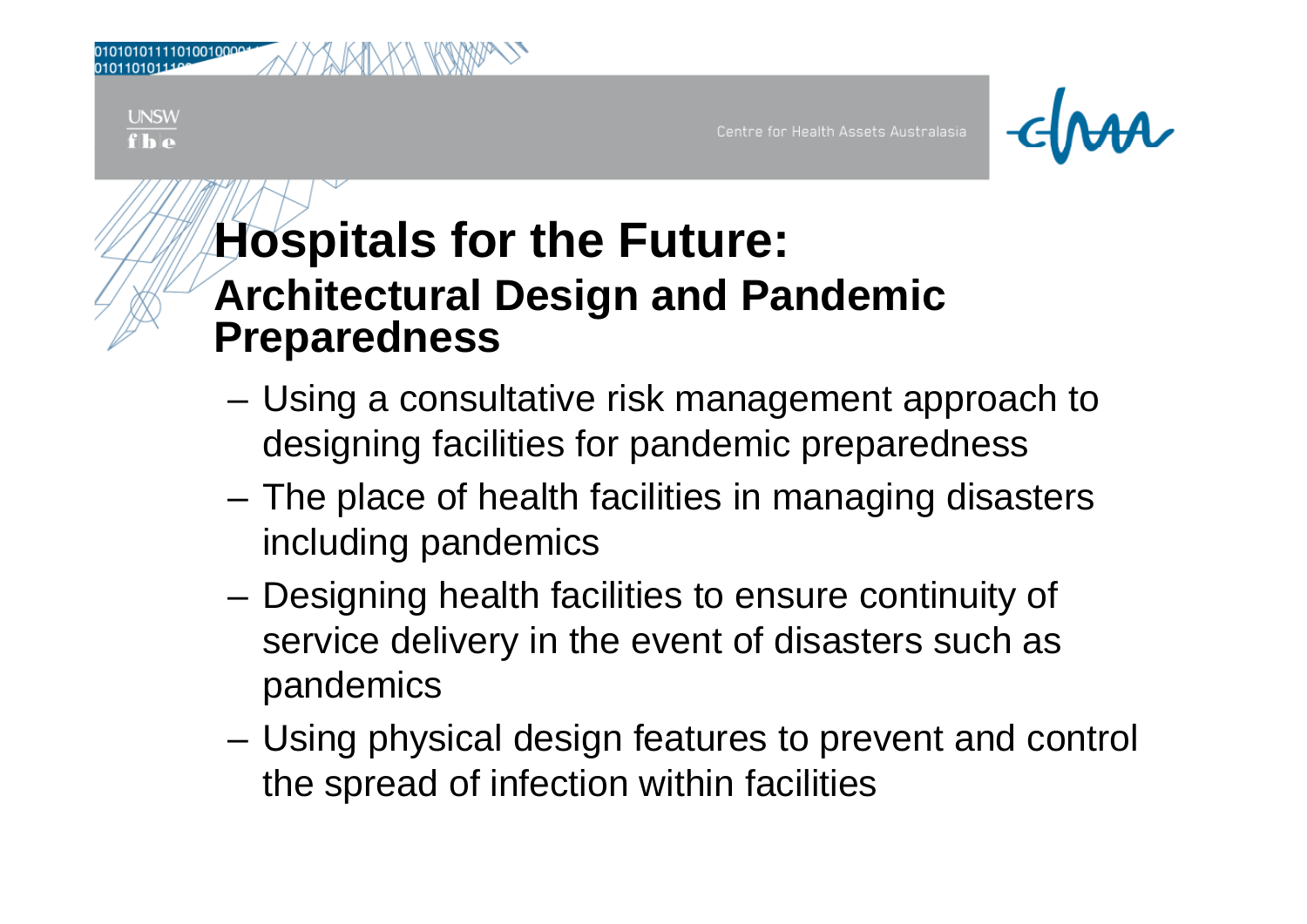**UNSW**  $fb$ 





Quarantine: 'We're calling it Real World Singapore' Nature Medicine **9**,







Cyclone Larry, Qld, 2006

**this image has been removed** Hurricane Katrina, US, 2005 **this image has been removed**



արինահայ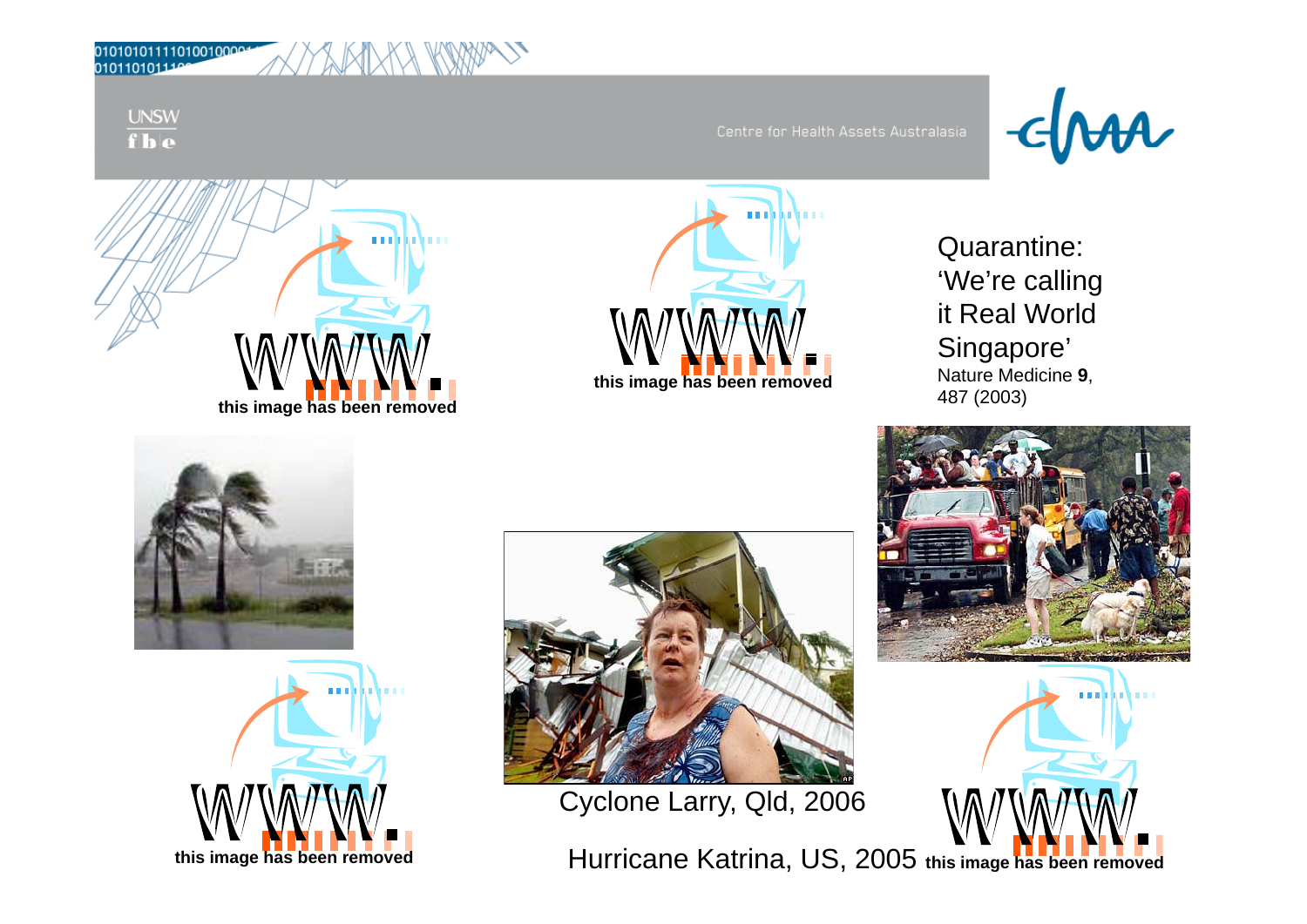| 0101011110100100004 |  |  |  | YAKIXKA KW |
|---------------------|--|--|--|------------|
| 01101011100         |  |  |  |            |

**UNSW**  $f**h**$ 

Centre for Health Assets Australasia



### **Using <sup>a</sup> consultative risk management approach to to designing facilities for pandemic preparedness**

*"The essence of risk management lies in maximising the areas where we have some control over the outcome while minimizing the areas where we have absolutely no control over the outcome and the linkage between effect and cause is hidden from us" between*

Peter L. Bernstein, 'Against the Gods, The Remarkable Story of Risk, John Wiley & Sons, Inc.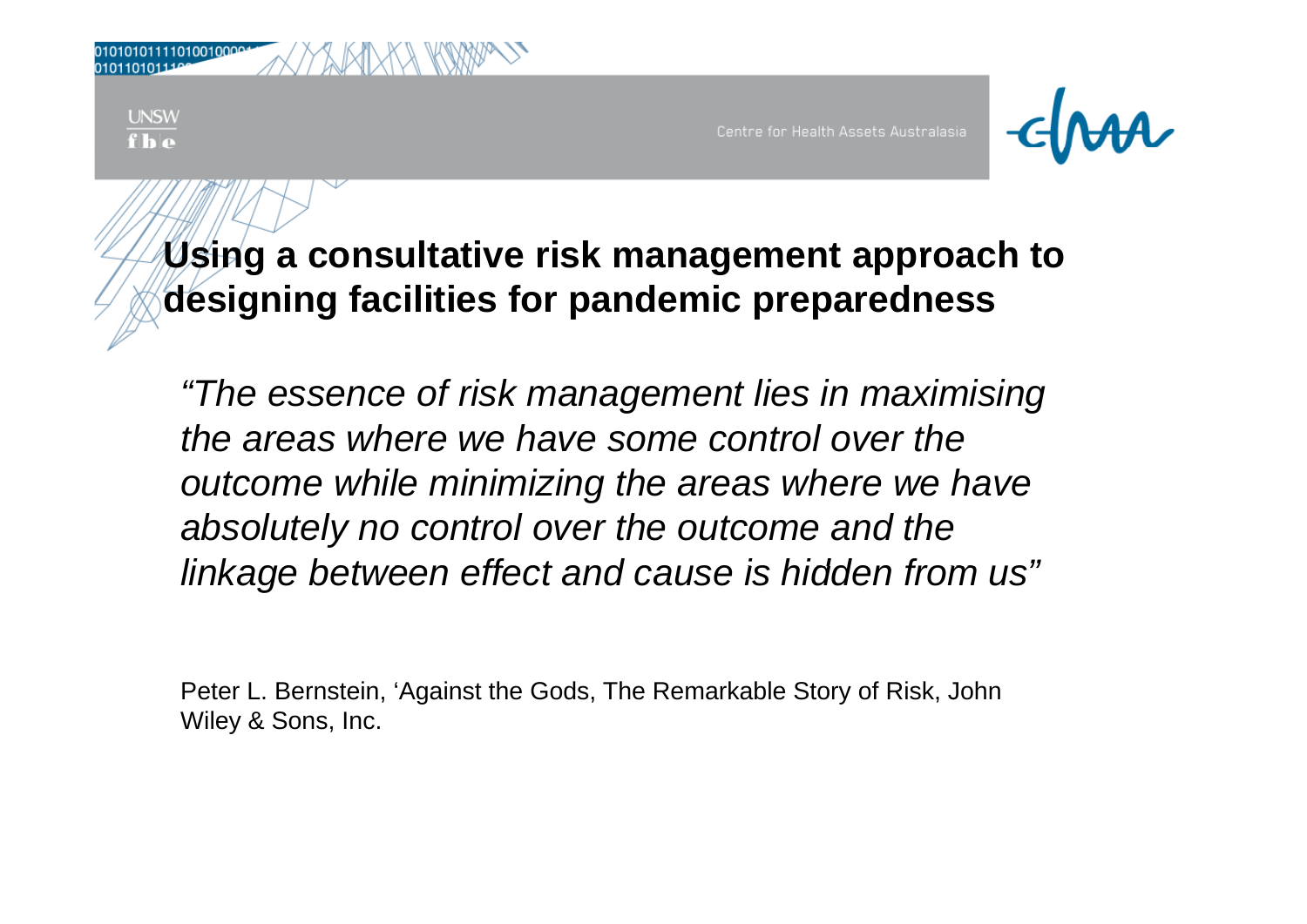

Taken from Figure 1 Conceptual schematic Simpson et al. Int J. Critical Infrastructures, Vol.2, Nos.2/3, 2005, 127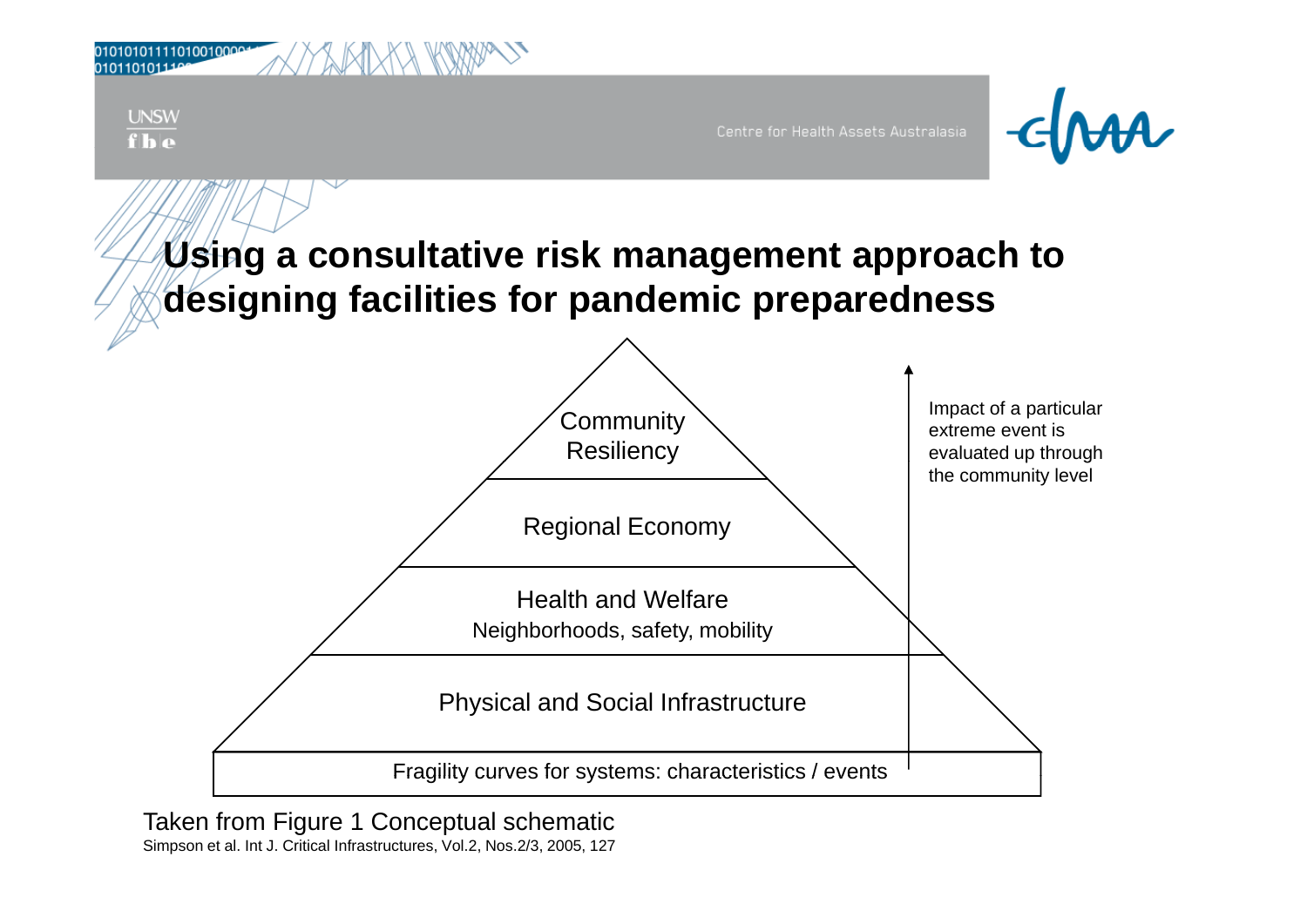

Becker & Carthey, 2007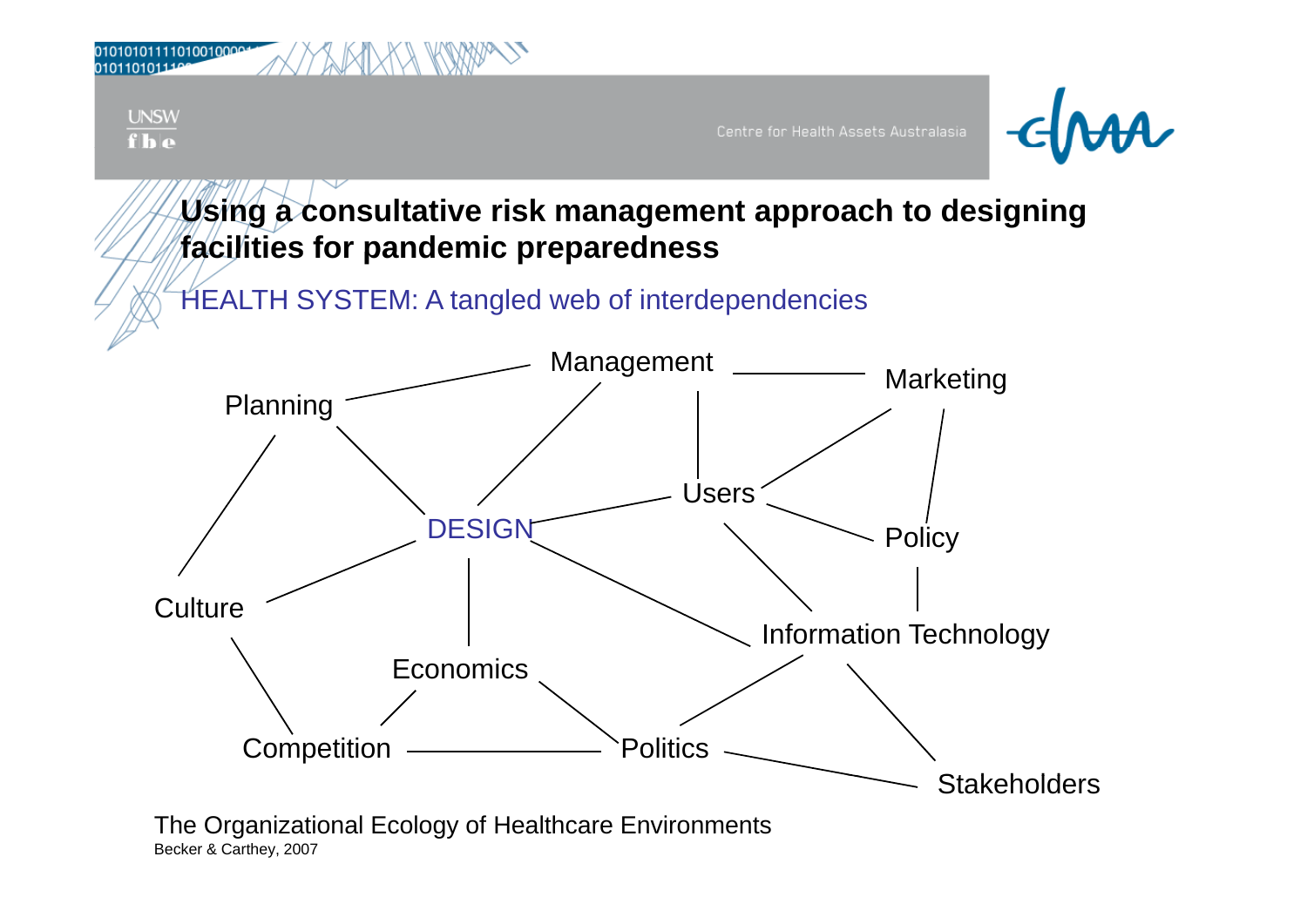| 101011110100100004 |  | LKT |  |  |
|--------------------|--|-----|--|--|
| 110101110          |  |     |  |  |

**UNSW**  $f|_{\mathbf{h}|\mathbf{e}}$ 

010<br>010

Objectives affected by project outcomes

Centre for Health Assets Australasia



**Using a consultative risk management approach to designing facilities for pandemic preparedness facilities**

*Case Study Methodology: NSW Health Climate Change Adaptation Study*

### **1. Identify key stakeholders**

Ability to implement project objectives

|                                                  | <b>Minor Stakeholders</b><br>Clinicians<br>Green Building Council of<br>Australia                                                                                                                            | <b>Important Stakeholders</b><br>Experts/scientists<br>Aust Building Codes Board<br>Peak Industry Bodies (FMA, IHEA, etc)<br><b>Private Hospital Associations</b>                                                                                                                                                                                                                                                                                                                            |
|--------------------------------------------------|--------------------------------------------------------------------------------------------------------------------------------------------------------------------------------------------------------------|----------------------------------------------------------------------------------------------------------------------------------------------------------------------------------------------------------------------------------------------------------------------------------------------------------------------------------------------------------------------------------------------------------------------------------------------------------------------------------------------|
| Objectives<br>affected by<br>project<br>outcomes | <b>Major Stakeholders</b><br>Rural services sector<br>Aged care sector<br>Community services sector<br>Nursing care<br>Mental health sector<br><b>Local Government</b><br><b>Planning Authorities</b><br>EMA | <b>KEY STAKEHOLDERS</b><br>NSW Health Asset and Contract<br>Services<br>Ambulance/emergency Services<br>Private - designers and/or contractors/<br>Government - NSW Dept of<br>Commerce (Govt architect)<br><b>NSW Health Statewide Services</b><br><b>Branch</b><br><b>NSW Health Environmental Health</b><br><b>Branch</b><br><b>NSW Area Health Services</b><br>(clinicians/public health officers)-<br><b>NSCCAHS</b><br><b>NSW Greenhouse Office</b><br>Aged Care Services Assoc (ACSA) |

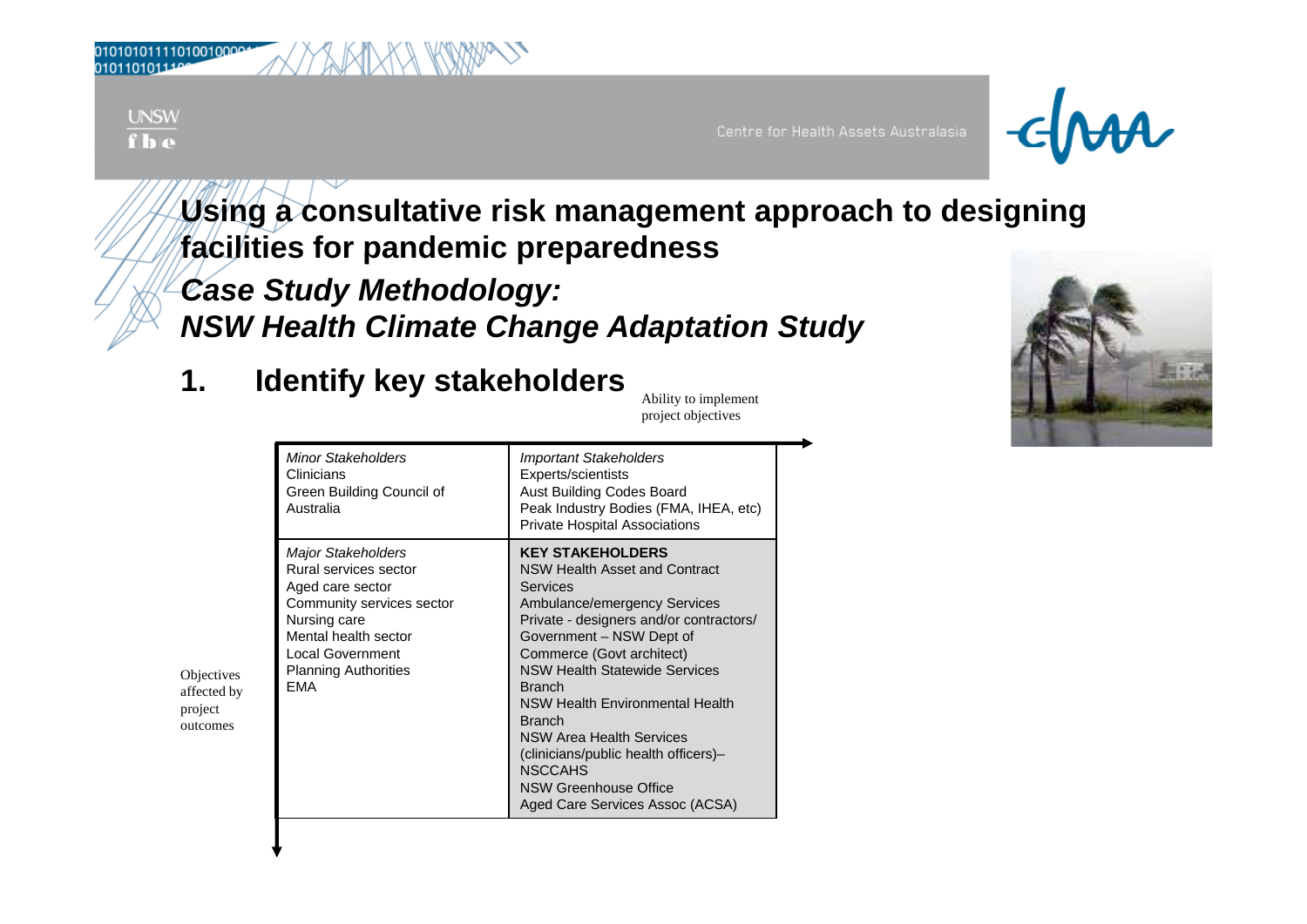| 010101011110100100004<br>0101101011106<br>ΛX<br>'XII |                                      |                           |
|------------------------------------------------------|--------------------------------------|---------------------------|
| UNSW<br>fb                                           | Centre for Health Assets Australasia | $ \epsilon$ $\mathcal{M}$ |

**Using a consultative risk management approach to designing facilities for pandemic preparedness facilities** *Case Study Methodology: NSW Health Climate Change Adaptation Study*

**2. Conduct Risk Management Workshop(s)**

- Step 1 : Stakeholder analysis and common objectives
- Step 2 : Identify risks and opportunities to those objectives
- Step 3 : Assess their magnitude and prioritise them
- Step 4 : Develop an action plan to minimise risks and maximise opportunities

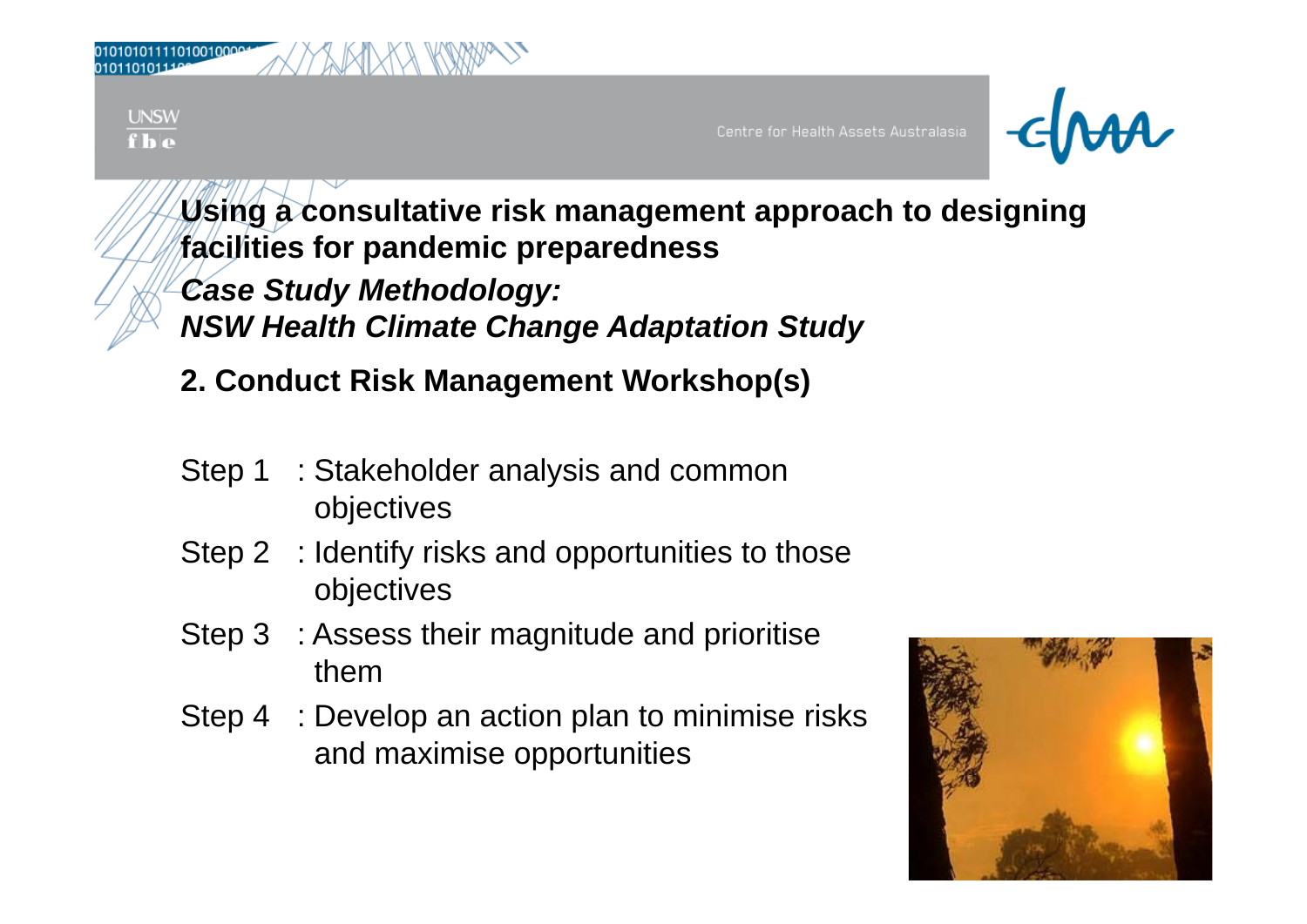**UNSW**  $f**h**$ 

Centre for Health Assets Australasia



### **Using a consultative risk management approach to designing facilities for pandemic preparedness facilities**

### *Case Study Methodology:*

### *NSW Health Climate Change Adaptation Study*

Workshop identified the following the common objectives for the study:

### *1. Quantifying impacts*

Develop research program to identify, analyse & assess impacts of extreme weather events on health infrastructure

### *2. Evidence-based practice*

Identify range of potential facility-related responses to healthcare challenges; ensure practitioner/researcher engagement, ensure research can be translated into practice, ensure relevance, practicality, dissemination in usable format

### *3. Asset management planning*

Ensure effective procurement, design, FM, urban planning & asset management planning strategies responses & that these do not exacerbate the problems

### *4. Ensuring behavioural change*

Raise awareness, change public expectations, behaviours, secure industry 'buy-in'

### *5. Integrated planning*

Coordinated cross-jurisdictional responses – internal, local & society level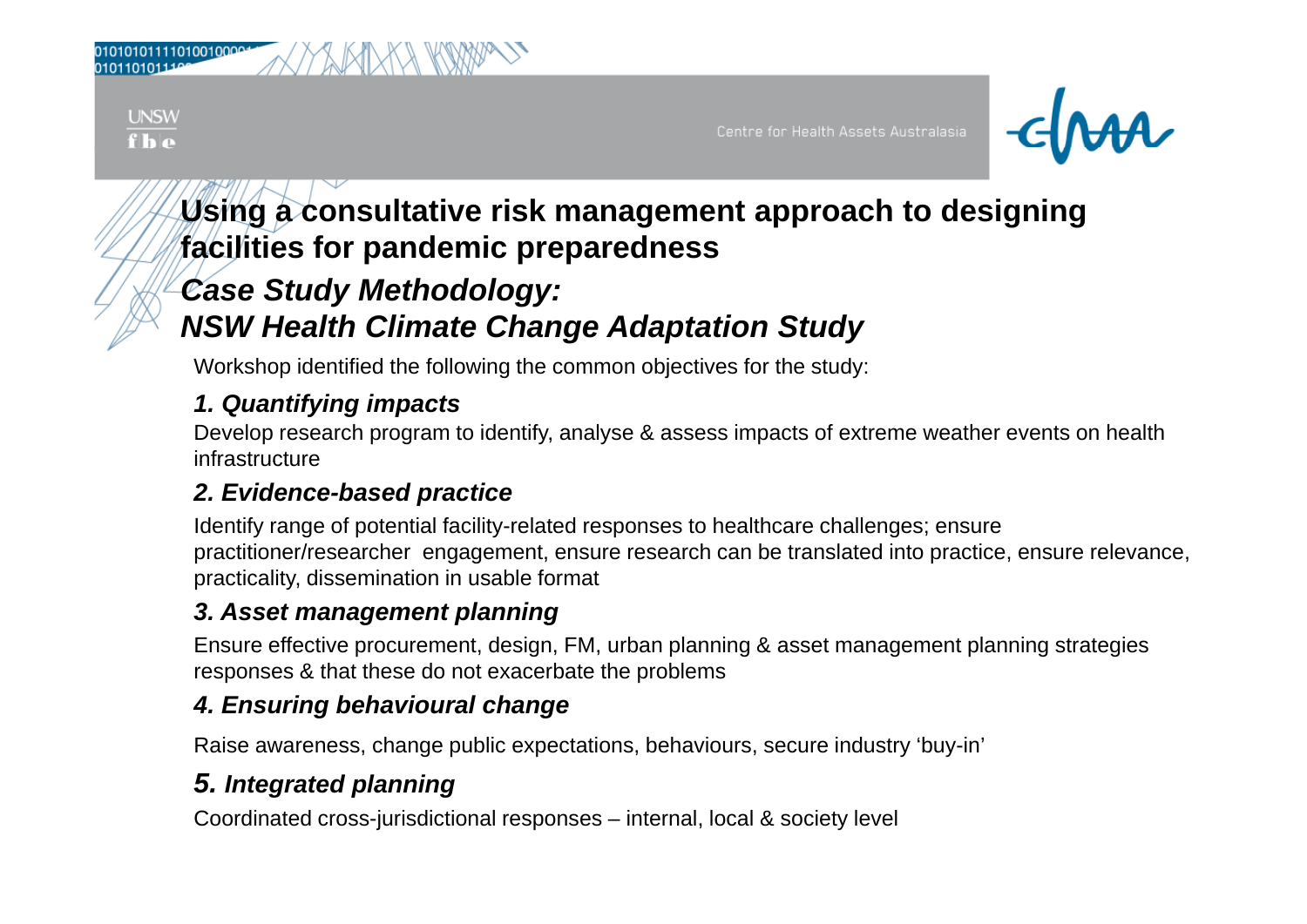| 010101011110100100004<br>0101101011100 | <b>COMPA</b><br>-lX<br>Ж١<br>₩<br>N<br>ΙV<br>۷I |  |
|----------------------------------------|-------------------------------------------------|--|
|                                        |                                                 |  |

**UNSW**  $f**h**$ 

Centre for Health Assets Australasia



**Using a consultative risk management approach to designing facilities for pandemic preparedness facilities** *Case Study Methodology:* 

*NSW Health Climate Change Adaptation Study*

### **3. Summary of Results**

- 1. Risks to the healthcare system exist due to climate change extreme weather events incl impacts on human health and on health facilities
- 2. Possible infrastructure responses identified from other countries/disaster events- - - - - -
- 3. Adaptive capacity existing and required assessed
- 4. Integration with current disaster management strategies and other community responses is essential
- 5. Research required to improve our understanding
- 6. Communication of research findings & translation to future policy and practice must be ensured

**this image has been removed**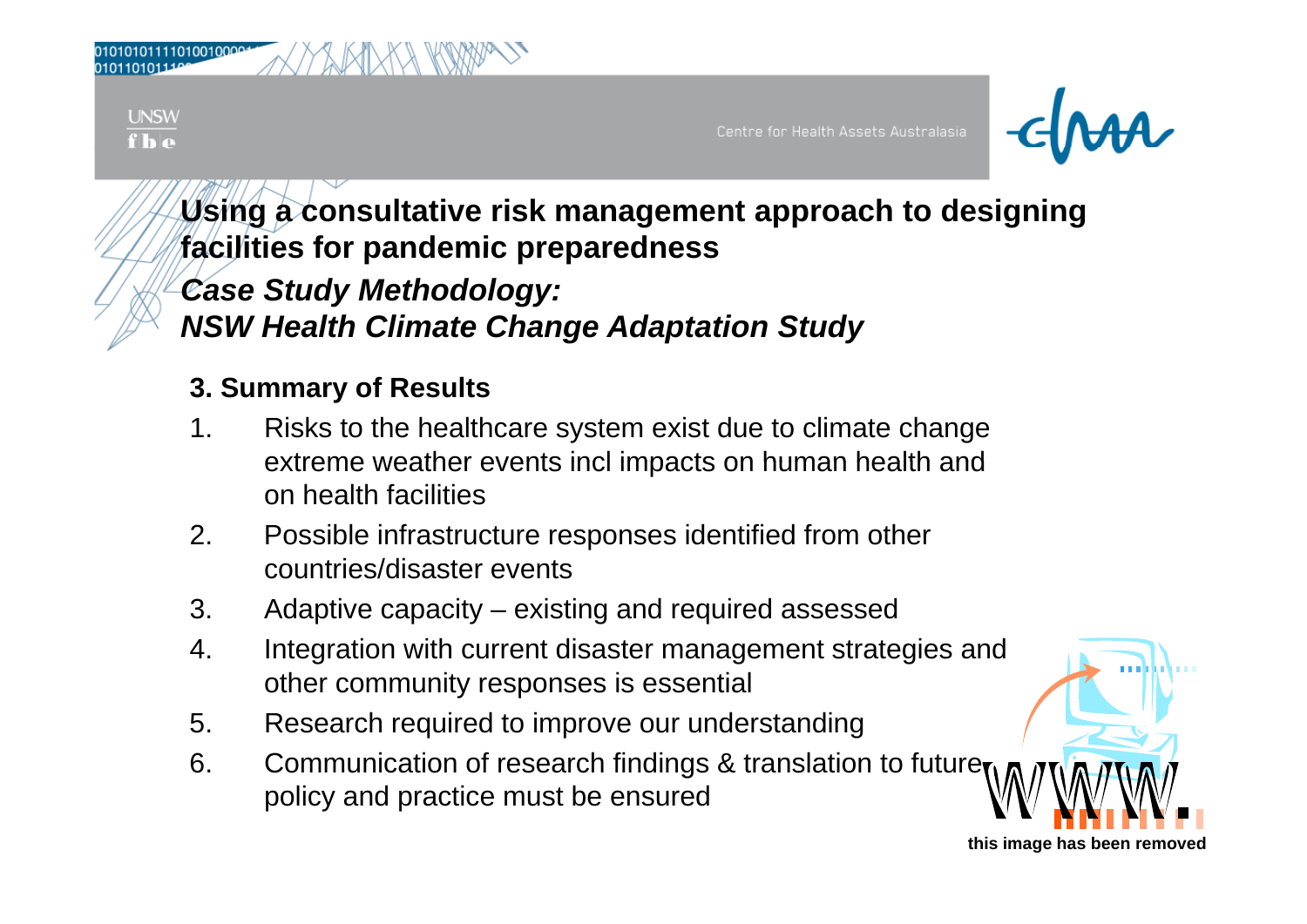| 010101011110100100001<br>0101101011199<br>XMXXX KWW          |                                      |                                        |
|--------------------------------------------------------------|--------------------------------------|----------------------------------------|
| $\frac{\text{UNSW}}{\text{f} \cdot \text{b} \cdot \text{e}}$ | Centre for Health Assets Australasia | $\overline{\mathcal{A}}$ $\mathcal{A}$ |

- • **resilience** – the capability of a strained body to recover its size and shape after deformation; an ability to recover from or adjust easily to misfortune or change
- • **robust** – having or exhibiting strength or vigorous health; strongly formed or constructed. . . . . . . . . . . . .
- $\bullet$  **redundant** – exceeding what is necessary or normal; serving as a duplicate for preventing failure of an entire system upon failure of a single component

Richard G. Little, 2003, Toward More Robust Infrastructure: Observations on Improving the Resilience and Reliability of Critical Systems, 36<sup>th</sup> Hawaii International Conference on System Sciences (HICSS'03)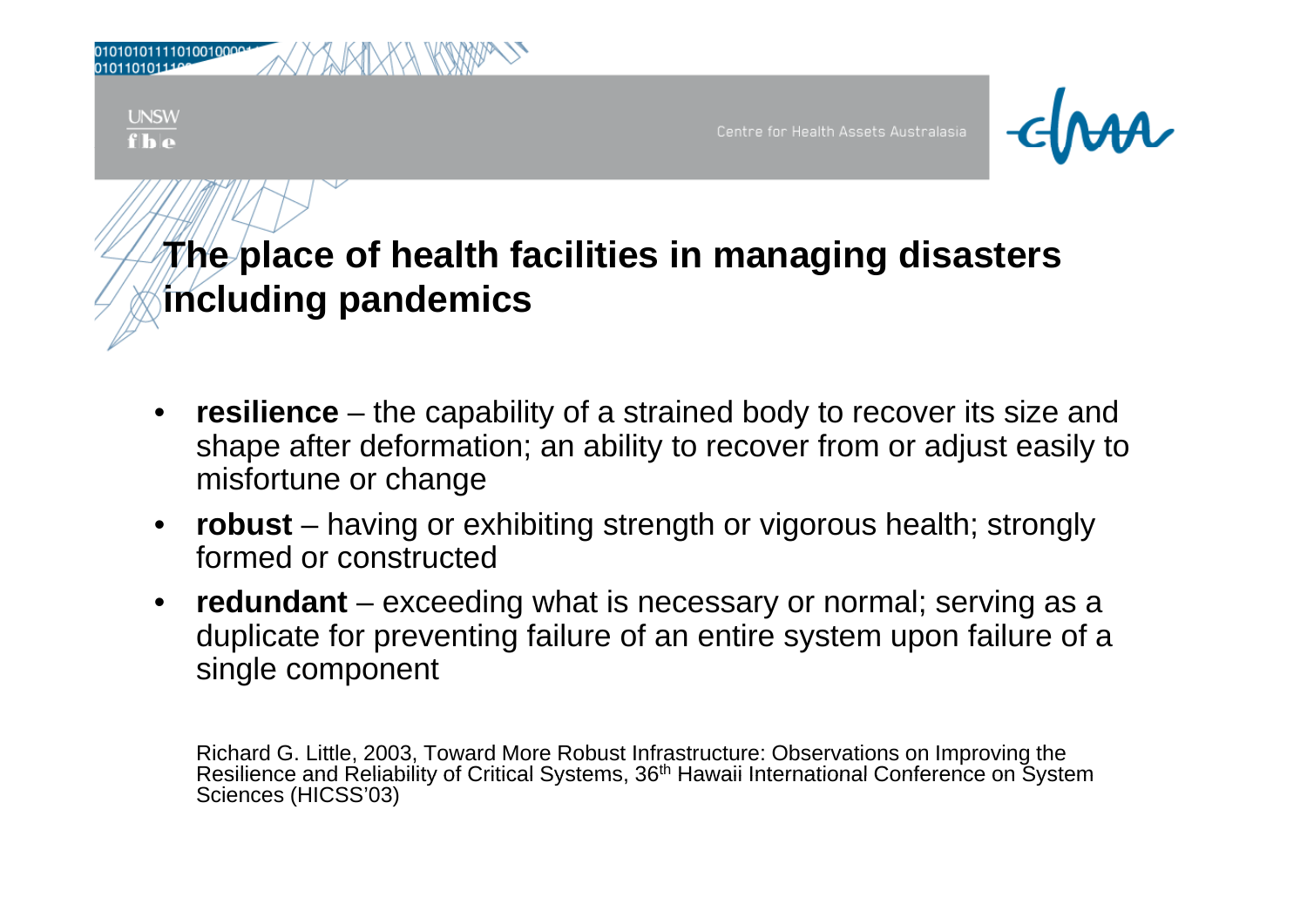

- • Health facilities are **always part of a coordinated disaster response** (but often considered as 'incidental' to the big picture!)
- Disaster = 'any event that threatens or overwhelms the normal operational capabilities of the local healthcare system and emergency medical services'.
- Mitigation, preparedness, response and recovery strategies are required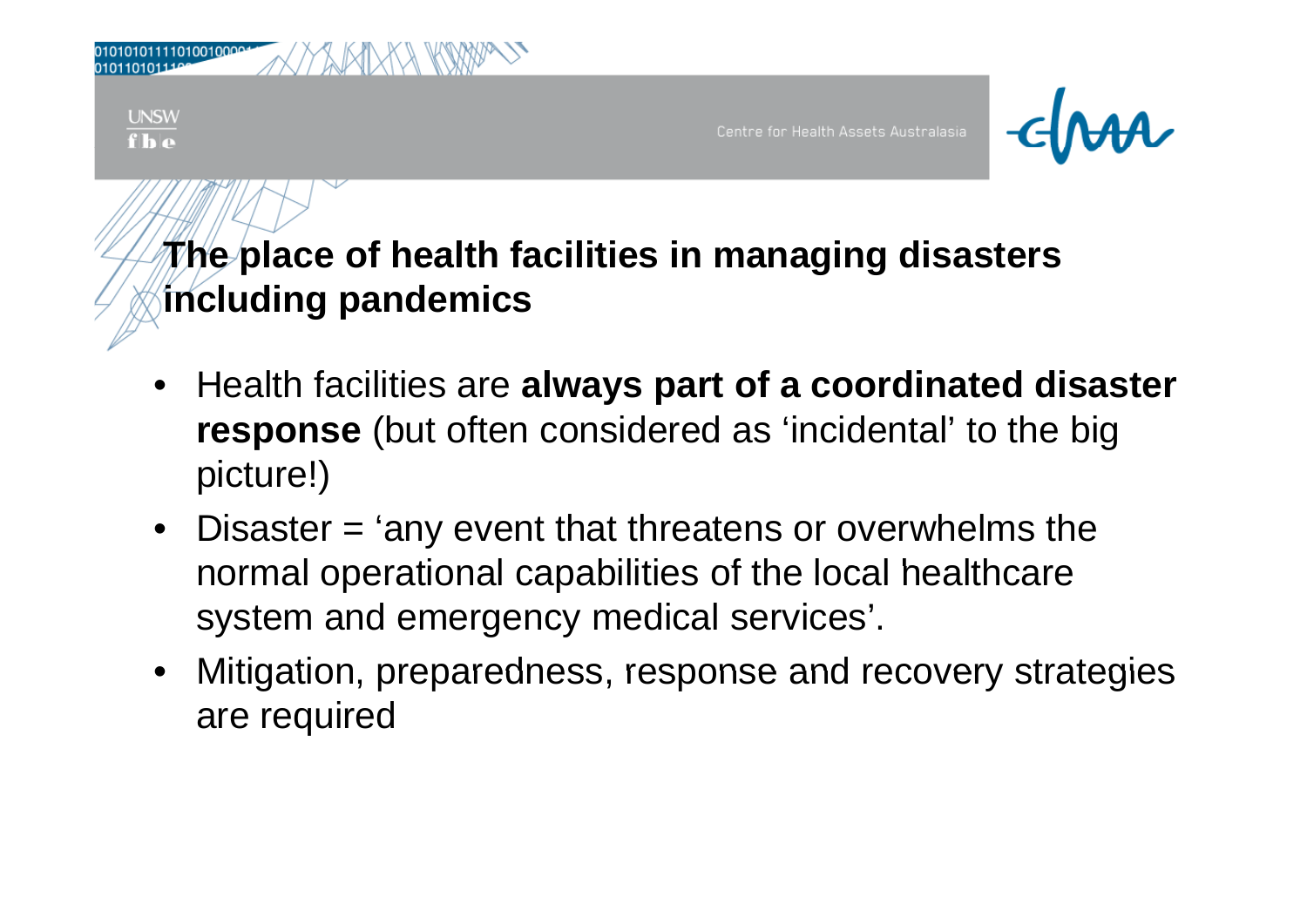

- Mitigation strategies are those that **lessen the severit y p gy and im pact of an emer genc y**.
- Can be addressed through **proper facility design** –- but planning is essential!
- For example by designing buildings to handle **'surge situations', the impact of an emergency** can be lessened.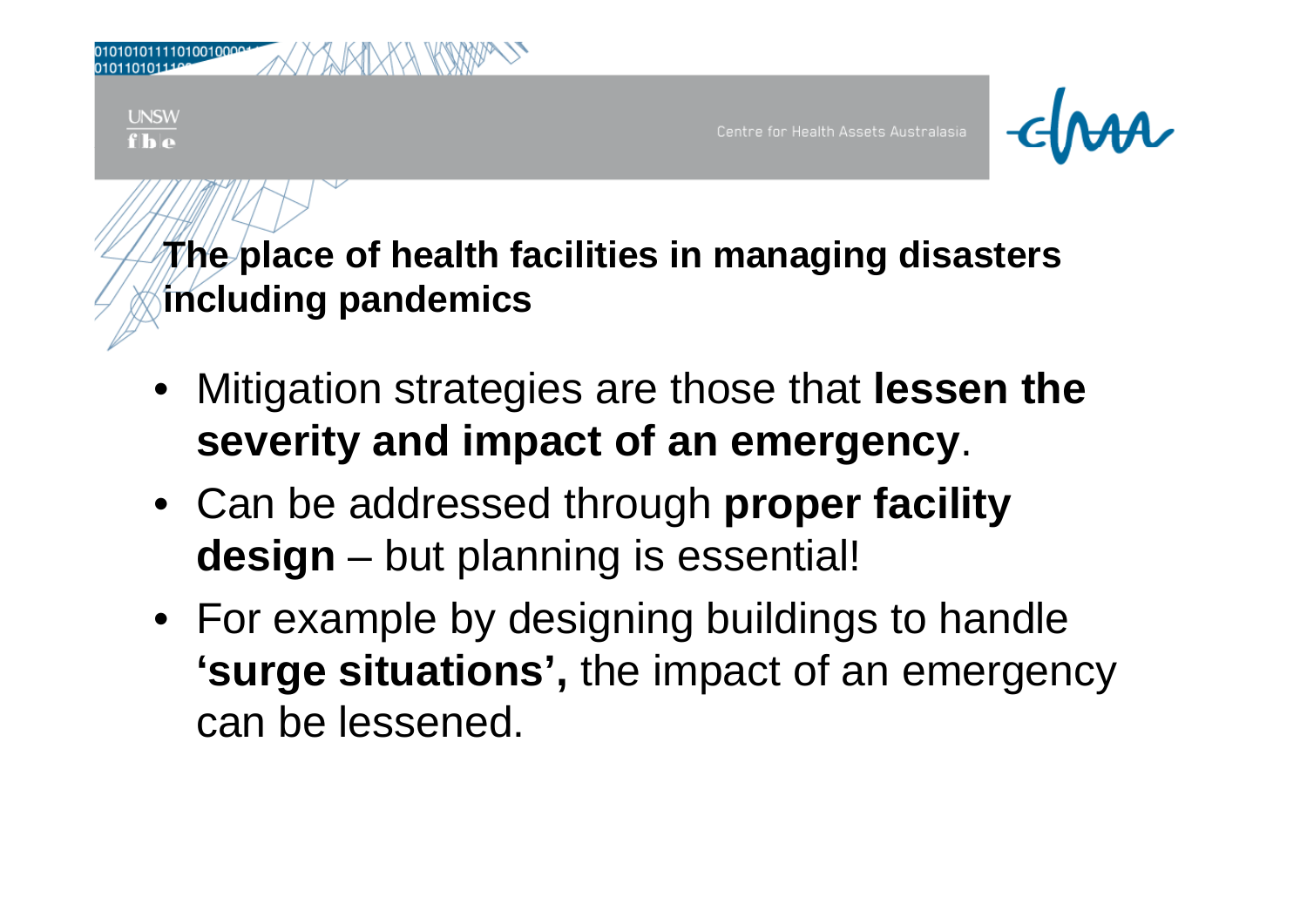| 010101011110100100004<br><i>MADIXA KWW</i>                         |                                      |        |
|--------------------------------------------------------------------|--------------------------------------|--------|
| $\frac{\text{UNSW}}{\textbf{f} \cdot \textbf{b} \cdot \textbf{e}}$ | Centre for Health Assets Australasia | $-dMA$ |

- Example: NSW Health Interim Influenza Pandemic Action Plan, November 2005 notes place of health infrastructure in terms of:
	- 'Fever clinics'
	- 'Staging Facilities'
	- 'Dedicated Influenza Hospitals'
	- 'Isolation facilities within Hospitals'

http://www.health.nsw.gov.au/pubs/2005/pdf/pandemic\_ap.pdf, accessed 8 March 2008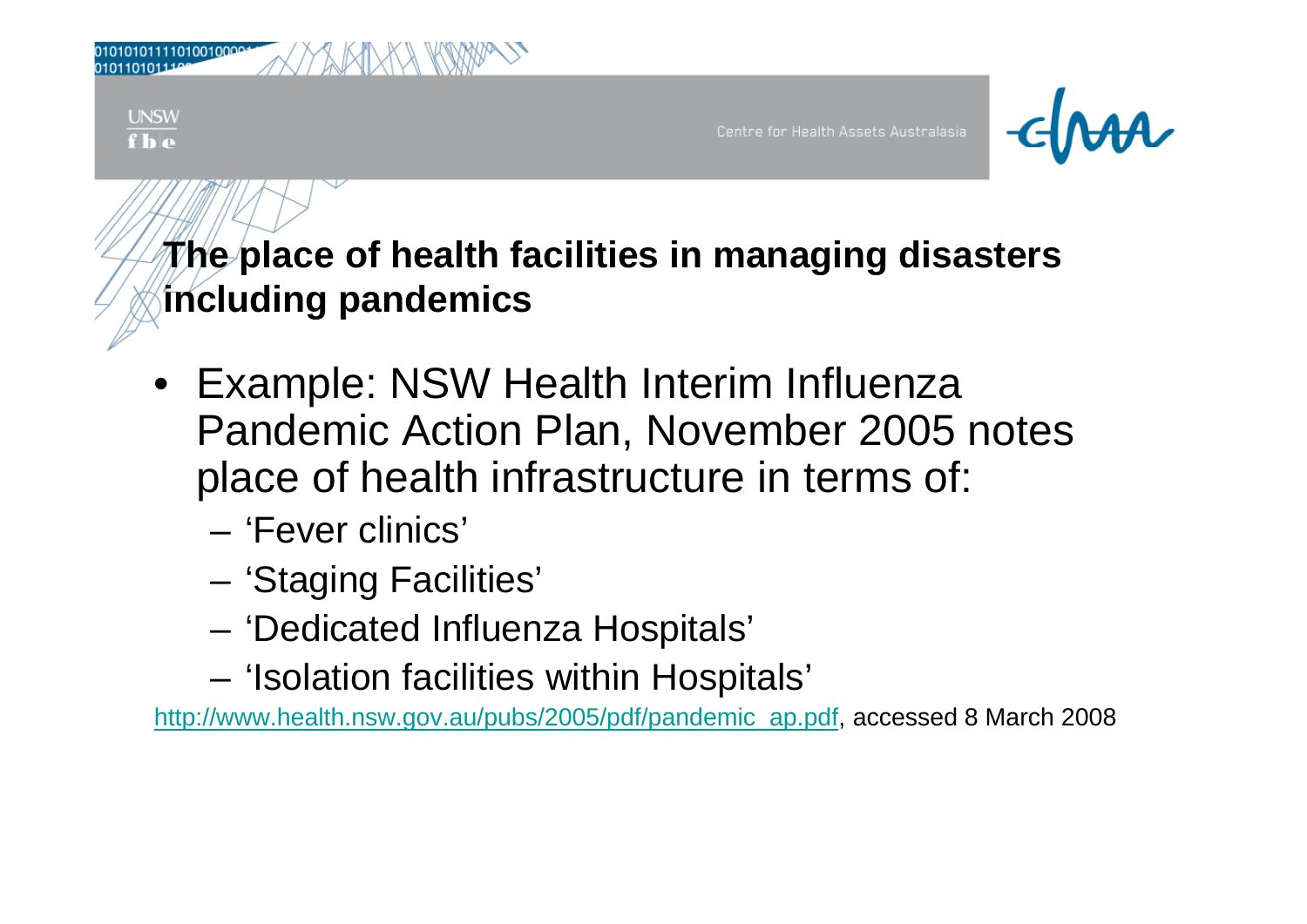**UNSW**  $f**h**$ 

Centre for Health Assets Australasia



### **The place of health facilities in managing disasters including pandemics** *'FEVER CLINICS'*

#### **Background**

- • Discrete from existing hospital emergency departments for assessing and triaging symptomatic individuals during an infectious disease emergency. Their purpose is to ensure:
	- emergency departments and general practice surgeries are not overwhelmed with pandemic influenza cases and can continue, as far as possible, their routine functions
	- within-hospital transmission of infection is minimised by ensuring potentially infectious patients visiting the clinic are kept separate from other patients seeking care in the health care facility
	- a standardised method for assessing and managing patients is adopted.
- $\bullet$  Patients assessed in fever clinics would be assessed as being appropriate for care at home, as requiring further assessment and possible admission to designated influenza hospitals (see below), or as requiring care in a 'staging facility' (see below), according to their risk of disease, severity of illness, and ability to cope at home.

- •• Prior to the onset of a pandemic, each AHS is required to identify sites for fever clinic(s) in, or close to, all hospitals with an emergency department using a framework developed by NSW Health.
- $\bullet$  At Pandemic Alert period, Overseas 4 phase, the AHSs should anticipate the fever clinics and staging facilities becoming operational and begin readying the nominated facilities for use. The State HSFAC, with advice from the HSDCC, will advise the stage at which fever clinics (and staging facilities and influenza hospitals) are to be made operational in the AHSs.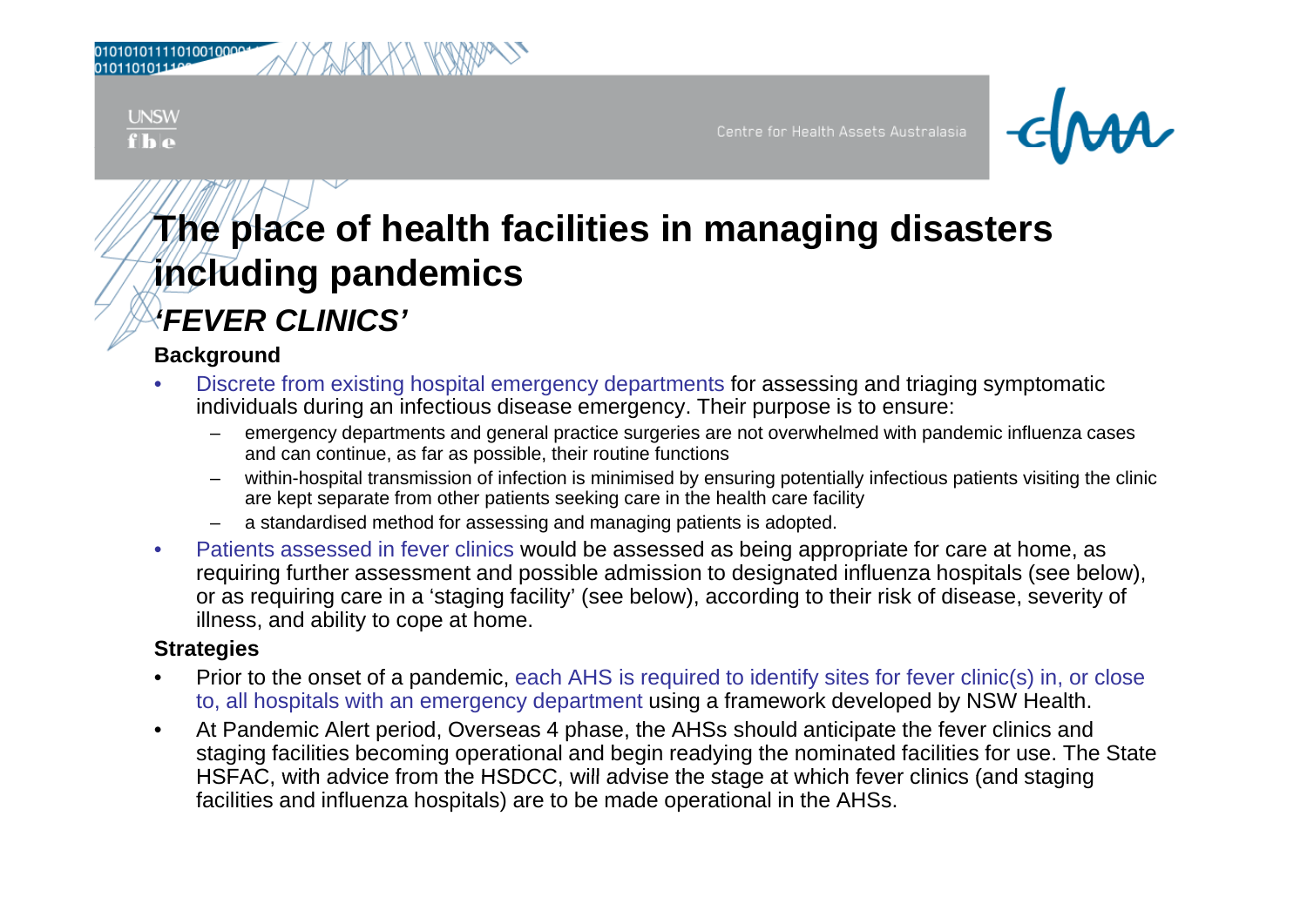| 10101011110100100001 |  |  | WWW |  |
|----------------------|--|--|-----|--|
| 10110101110e         |  |  |     |  |

**UNSW**  $f**b**$ 

Centre for Health Assets Australasia



### **The place of health facilities in managing disasters including pandemics** *'STAGING FACILITY'*

#### **Background**

- • General term for a facility to accommodate patients where it is impractical to manage them at home or in a hospital. Size varies; supportive role rather than interventional.
- • Staging facilities may be required to accommodate patients when patients are not unwell enough to require acute hospital care, but:
	- lack adequate social supports e.g., travellers, the frail elderly
	- when hospitals are full 'overflow' facility
	- when convalescing patients need a higher level of support than they can receive at home 'step-down' facility.
- $\bullet$ • Facilities and staffing required - less intensive level than that of a medical ward in an acute care hospital

- •In the Interpandemic and Pandemic Alert periods, each AHS is required to identify sites for staging facility(s) using a framework developed by NSW Health...
- •In liaison with AHSs, CDU will manage a state-wide inventory of sites for staging facilities.
- • During a pandemic, the State HSFAC, with advice from the HSDCC, will advise the stage at which staging facilities (and fever clinics and influenza hospitals) are to be made operational in the AHSs. Geographical variability in attack rates may dictate that staging facilities may not be required to be established in all AHSs simultaneously.
- • At Pandemic Alert period, Overseas 4 phase, the AHSs should anticipate the fever clinics and staging facilities becoming operational and begin readying the nominated facilities for use. On instruction from the State HSFAC to AHSs, the fever clinics and staging facilities are to be made operational.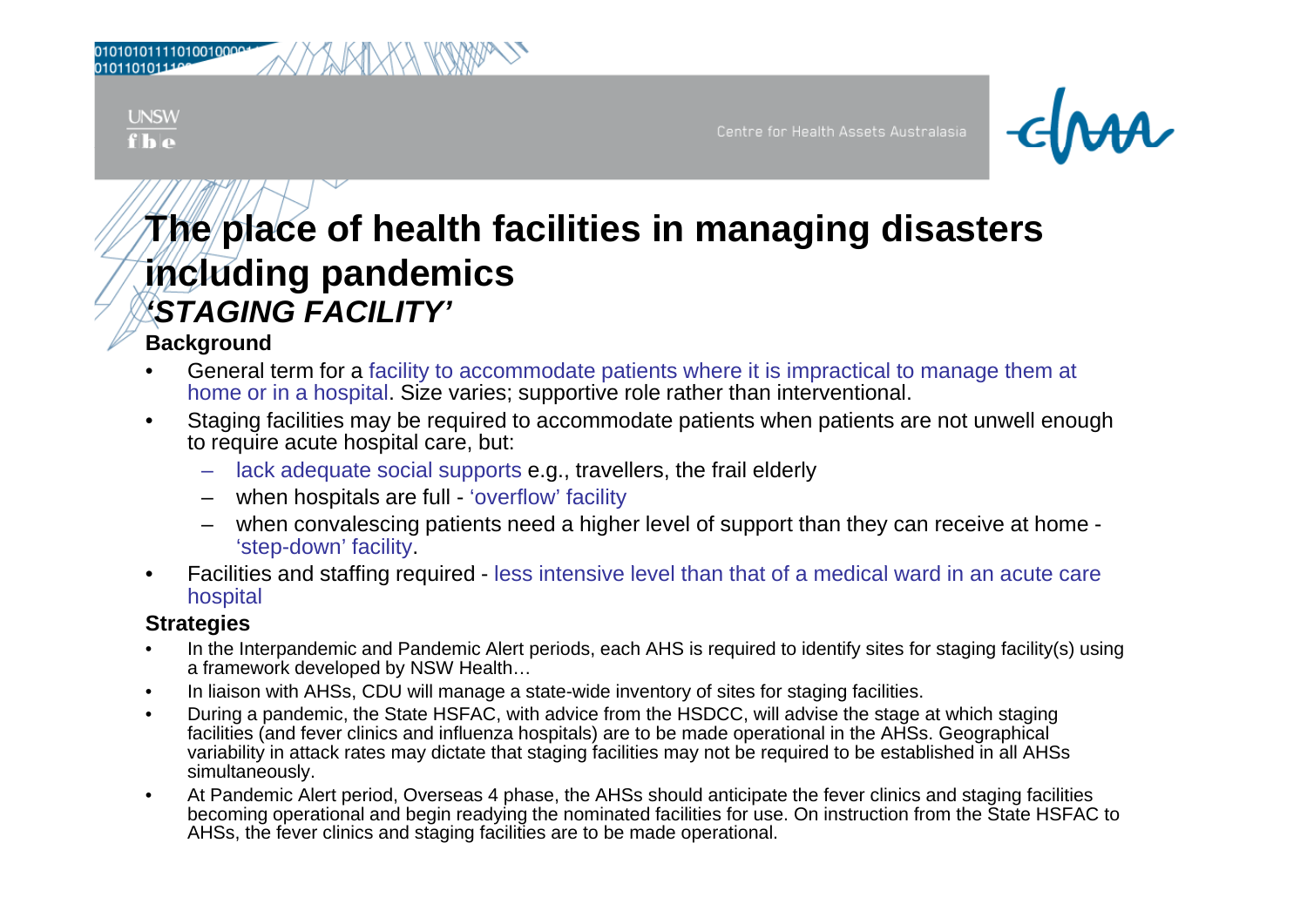**UNSW**  $f$ <sub> $h$ </sub> $\alpha$ 

Centre for Health Assets Australasia



## **The place of health facilities in managing disasters including pandemics**

### *'INFLUENZA HOSPITAL' INFLUENZA HOSPITAL*

#### **Background**

- • The aims of designating certain hospitals as influenza hospitals during a pandemic is to reduce the overall risk of hospital-transmitted infection as well as allowing others to carry out 'core' hospital functions of the state. Suitability will depend upon the size, layout, and areas of expertise of the hospital workforce. However, to ensure that NSW has the flexibility to cope with any grade of pandemic, from mild to a severe, **all state hospitals should be considered as potential influenza hospitals.**
- • In the early stage of a pandemic, the order in which influenza hospitals will be brought on-line will be largely dictated by the geographical location of disease activity.
- $\bullet$  Part of the process of identifying influenza hospitals would be to also identify certain other hospitals that have important state-wide functions to be kept as free as possible of patients infected with the influenza virus.

- $\bullet$  NSW Health will collaborate with AHSs to grade the suitability of all hospitals for influenza hospitals and manage a state-wide inventory of them.
- $\bullet$  During a pandemic, the State HSFAC, with advice from the HSDCC, will advise the stage at which influenza hospitals are to be made operational in the AHSs. Geographical variability in attack rates may dictate that these may not be required to be established in all AHSs simultaneously.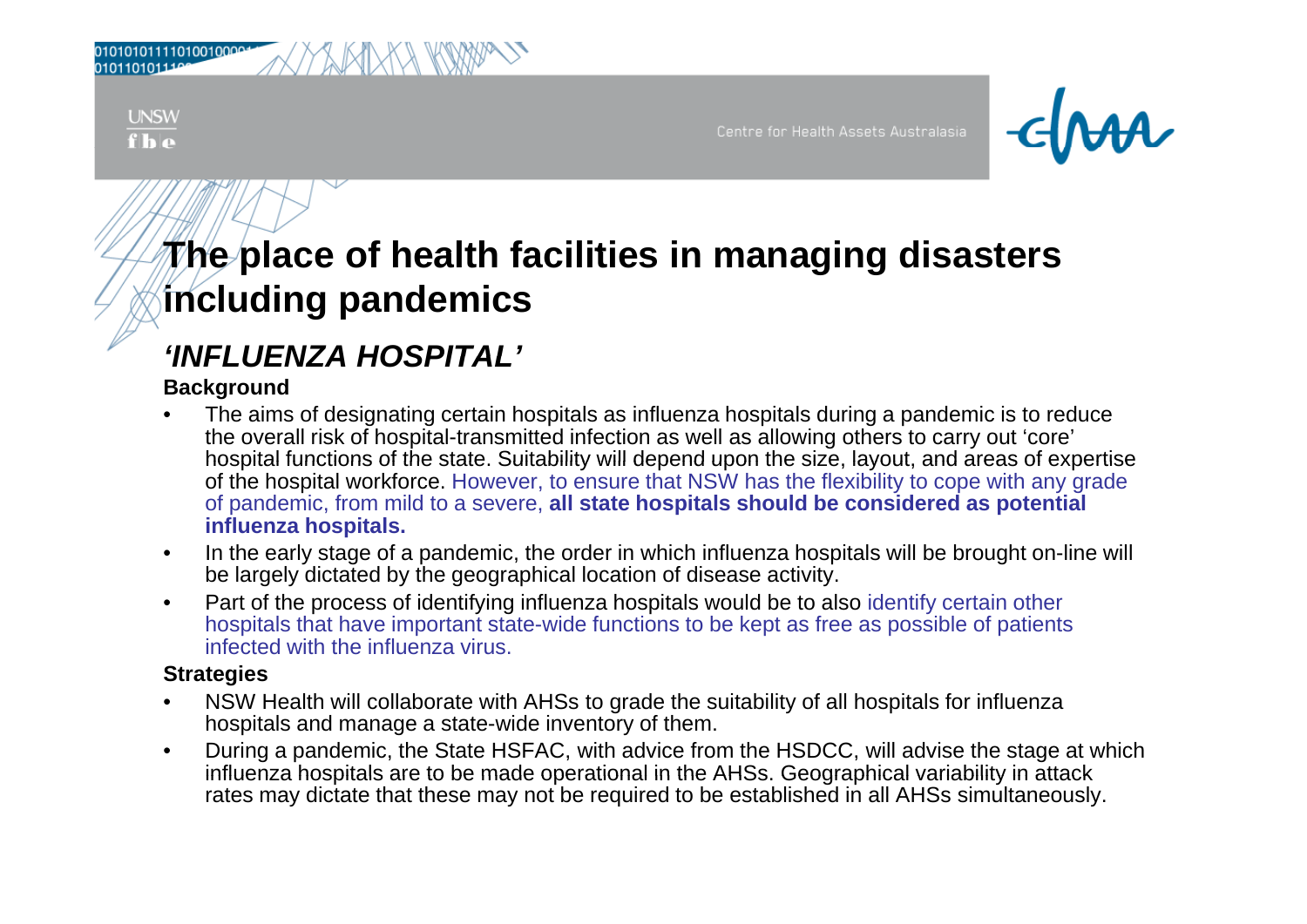| 10101011110100100004     |  |  |  |  |  |  |
|--------------------------|--|--|--|--|--|--|
| 10110101110 <sup>e</sup> |  |  |  |  |  |  |

**UNSW**  $f**h**$ 

Centre for Health Assets Australasia



### **The place of health facilities in managing disasters including pandemics** *'ISOLATION FACILITIES WITHIN HOSPITALS'*

#### **Background**

- • The ability to isolate patients with communicable respiratory infections is a key method of containment. Isolation rooms within hospitals, including negative pressure rooms, are an important component of this. It is essential, therefore, in planning for a response to pandemic influenza that the number, design and location of these facilities are known, both within a hospital and across the state.
- • There are a limited number of isolation rooms within NSW health care facilities and it is likely that they would be of most benefit during the containment stage of a pandemic (and prior). Once the pandemic virus reaches the stage of sustained transmission, other containment strategies will need to be employed for hospitalised patients (e.g., strict infection control practices, designated influenza hospitals, cohorting of patients).

- • The Australian Government initiative in 2005 to purchase portable machines designed to transform <sup>a</sup> positively pressured room into <sup>a</sup> negative pressured one may improve isolation room capacity in NSW. NSW Health will manage these and develop guidelines for their use.
- • The *NSW Health Facility Guidelines\** were released in December 2004, which included information relating to the design of isolation facilities. This will enable a standardised approach to the layout of isolation rooms in hospitals constructed in the future.
- $\bullet$ • NSW Health is responsible for keeping information relating to isolation facilities in NSW up to date.
- •\*now replaced by Australasian Health Facility Guidelines in November 2007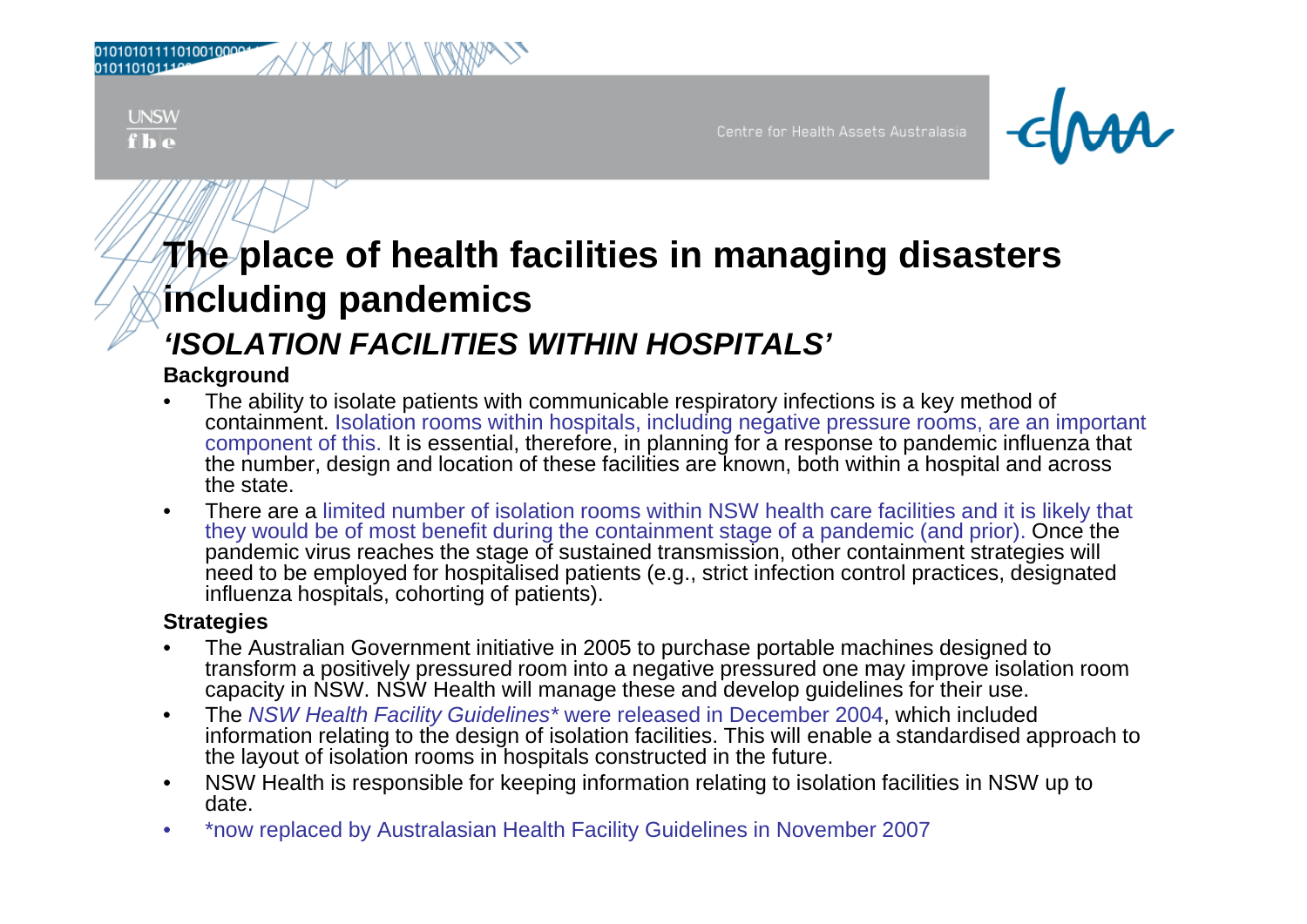| UNSW<br>___<br>fbe | Centre for Health Assets Australasia | $-d$ <i>MA</i> |
|--------------------|--------------------------------------|----------------|

- • *Issues to consider in designing facilities for emergency for emergency management:*
	- Patient flow
	- –**Security**
	- –Wayfinding
	- –Decontamination
	- –Parking
	- –- Convertability
	- –Other points
	- Role of the Facility Manager and his/her team
- $\bullet$ Consider issues PRIOR to an emergency!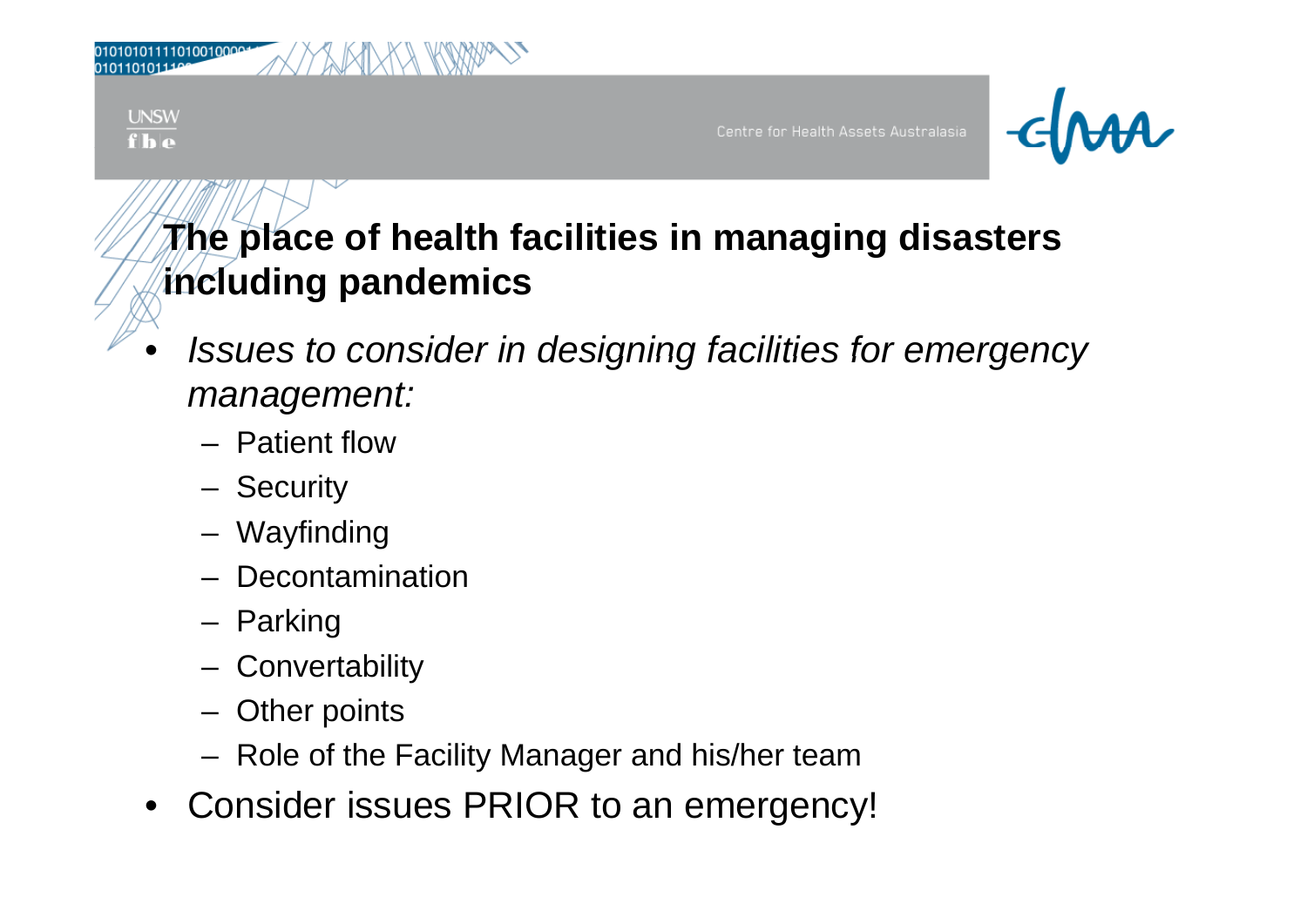| 010101011110100100001<br>0101101011199<br><b>MIXXX</b><br>MV |                                      |                |
|--------------------------------------------------------------|--------------------------------------|----------------|
| <b>UNSW</b><br>$f _{\mathbf{h} \mathbf{e}}$                  | Centre for Health Assets Australasia | $\blacksquare$ |

• *Issues to consider in designing facilities for emergency management:*

#### **Patient flow** \_ \_ \_ \_ \_ \_ \_ \_ \_ \_\_\_

- • How patients arrive, enter, move through and exit a facility in a safe, orderly manner
- $\bullet$ Increase in volume + increase in tension – rush/panic
- •• Different entry for paramedics & other emerg clinicians
- Separate traffic routes so ambulatory patients don't get in the way & can't see patients with more serious issues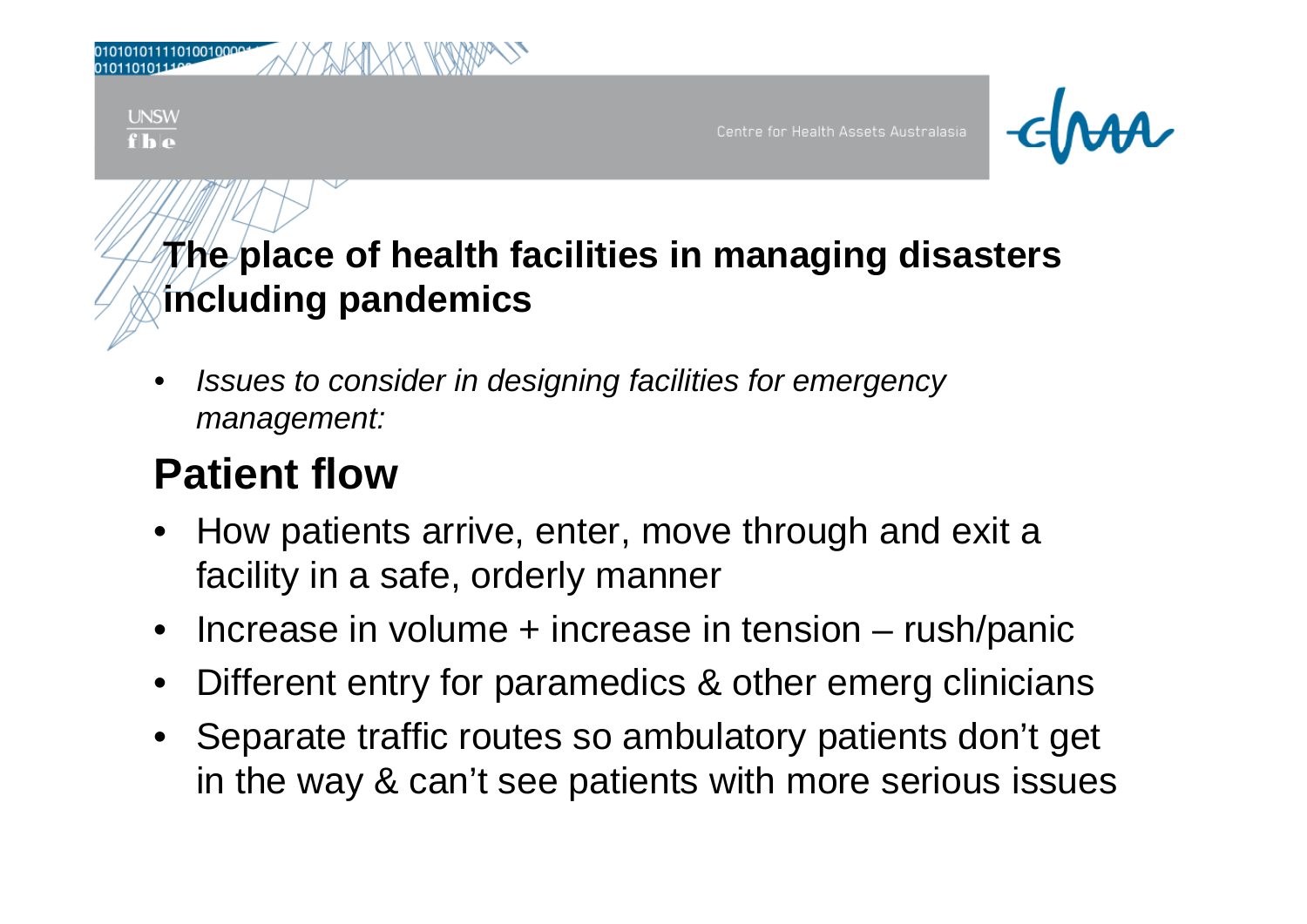| <b>MARIKA KAWA</b>                          |                                      |        |
|---------------------------------------------|--------------------------------------|--------|
| <b>UNSW</b><br>$f _{\mathbf{h} \mathbf{e}}$ | Centre for Health Assets Australasia | $-dMA$ |

• *Issues to consider in designing facilities for emergency management:*

### **Security**

- Control entry and exit to facilities reduce the number of entry/exit points, control access via cameras and swipe cards
- May need to lock down a site to maintain order and security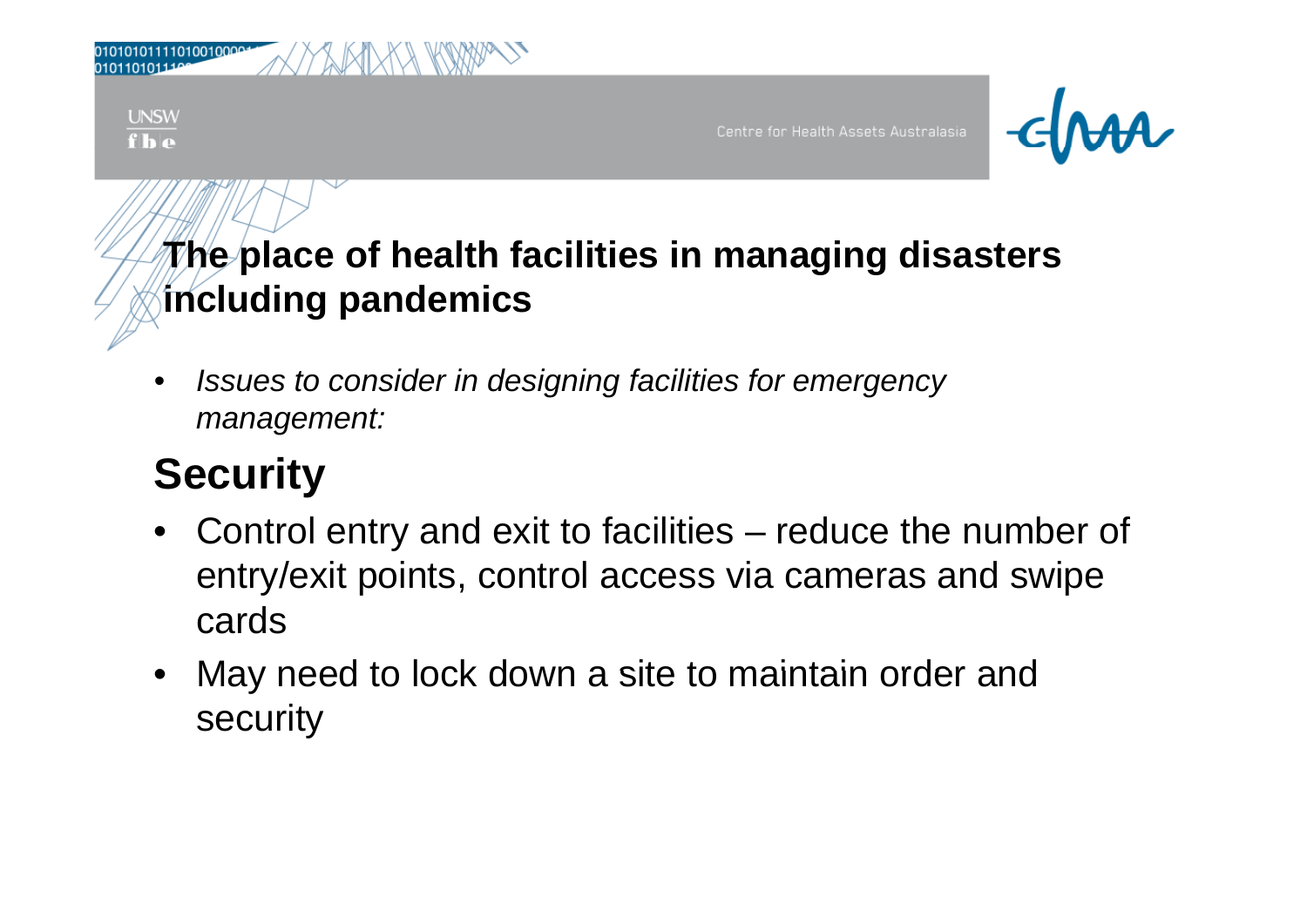| 010101011110100100001<br>0101101011199<br>W<br>IXII<br>lАN |                                      |                |
|------------------------------------------------------------|--------------------------------------|----------------|
| <b>UNSW</b><br>$f _{\mathbf{h} \mathbf{e}}$                | Centre for Health Assets Australasia | $\blacksquare$ |

• *Issues to consider in designing facilities for emergency management:*

## **W fi di Wayfi nding**

- •Many more people entering the facility than usual
- Many have never been there before (although some may have in a more normal context)
- Effective wayfinding systems required
- If functions changed, additional temporary wayfinding systems may be needed also.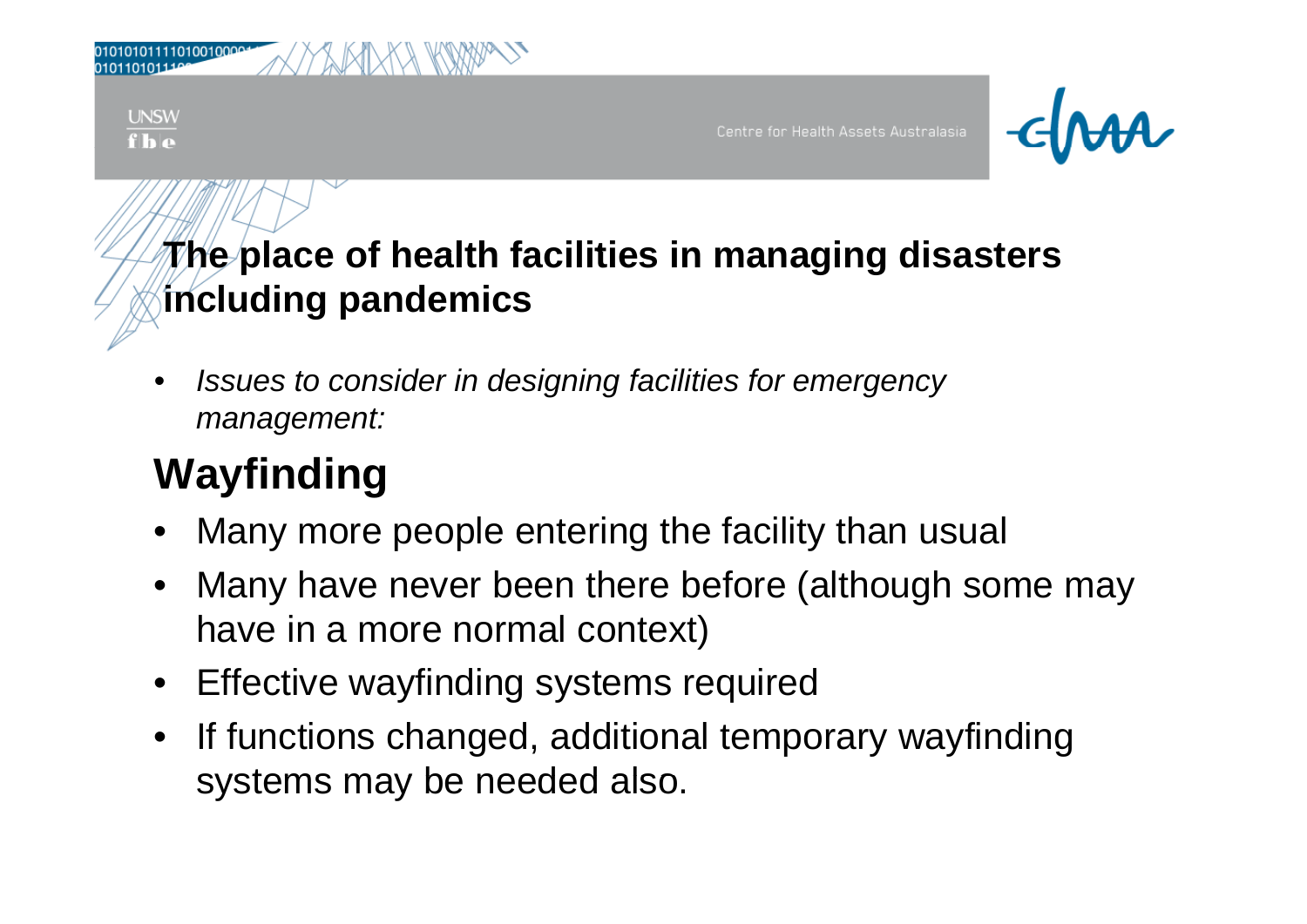| <b>UNSW</b><br>$f$ <sub>b</sub> e | Centre for Health Assets Australasia | $\blacksquare$ |
|-----------------------------------|--------------------------------------|----------------|

• *Issues to consider in designing facilities for emergency management:*

## **Decontamination**

- • Depending on type of emergency, patients may require decontamination
- Showers and negative pressure rooms may be required
- Consider how to keep 'dirty' patients away from 'clean' ones and prevent spread of infection
- May need to shut off emergency dept from rest of facility in some circumstances – must build this capability in during design phase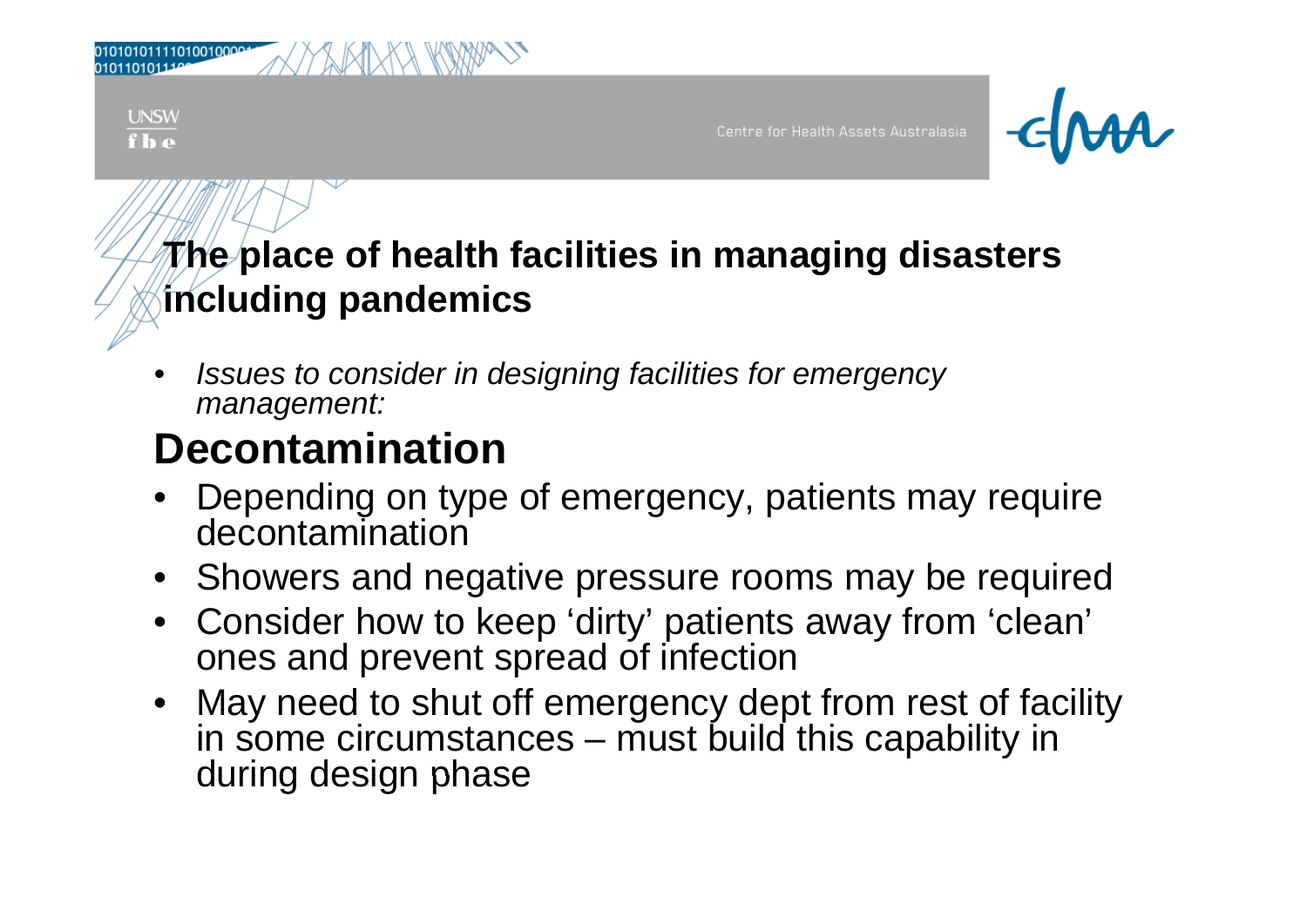| 010101011110100100004<br>0101101011106<br>$\mathbb{R}^+$<br>$\overline{\wedge}$<br>aXII` |                                      |                                 |
|------------------------------------------------------------------------------------------|--------------------------------------|---------------------------------|
| <b>UNSW</b><br>$\overline{\bf{f}}\overline{\bf{h}}\overline{\bf{e}}$                     | Centre for Health Assets Australasia | $\blacksquare$ $\epsilon$ $\mu$ |

• *Issues to consider in designing facilities for emergency management:*

## **P ki ar ng**

- Typically an influx of vehicles
- Emergency vehicles, personal vehicles, supply delivery vehicles, etc
- Consider parking logistics
- •Design for a surge in number of vehicles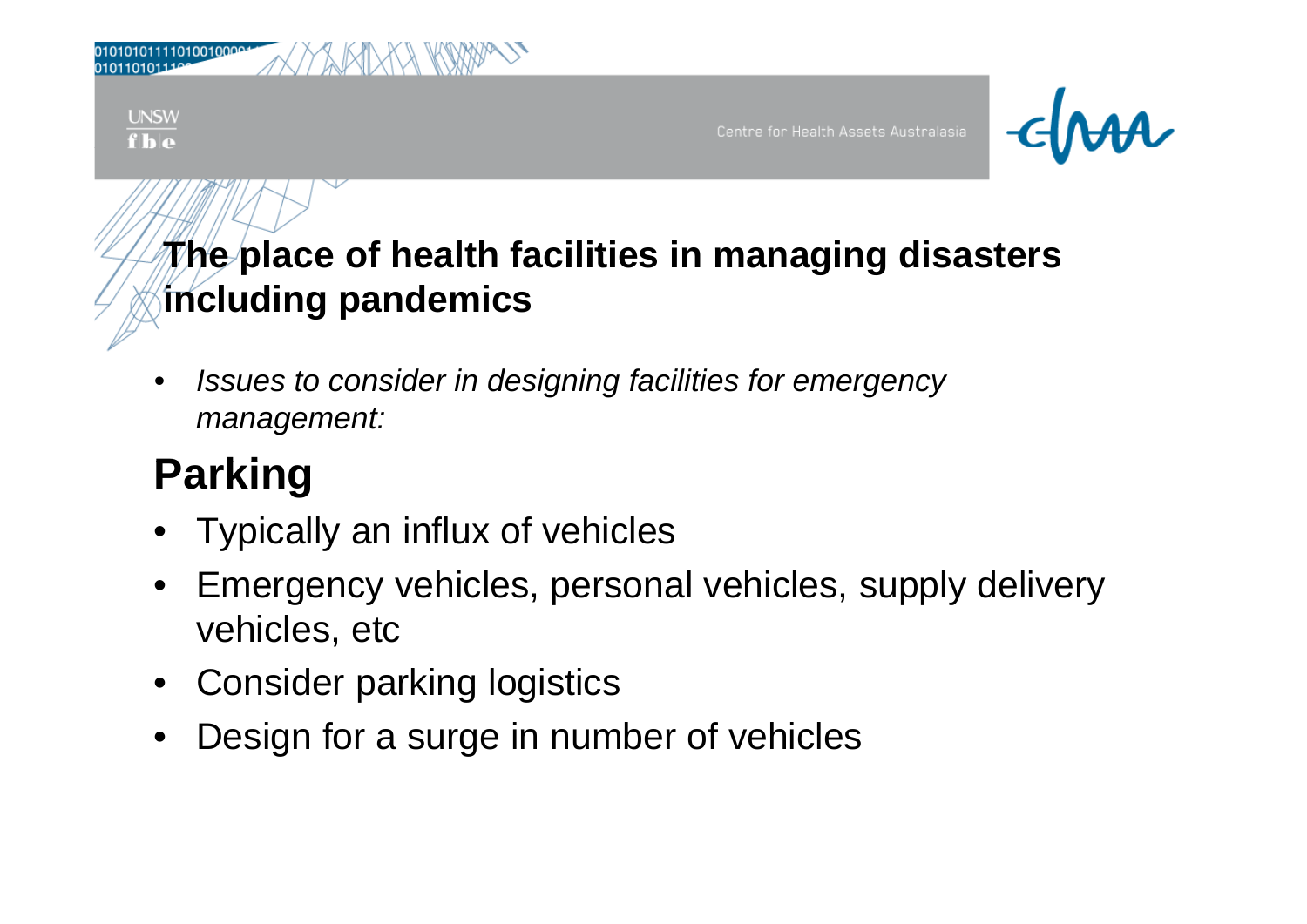| 01010101111010010000<br>M<br>∧∕ |                                      |        |
|---------------------------------|--------------------------------------|--------|
| <b>UNSW</b><br>f <b>b</b>       | Centre for Health Assets Australasia | $-dMA$ |

• *Issues to consider in designing facilities for emergency management:*

### **C t bilit Conver abilit y**

- Consider developing spaces that can be converted to patient care, triage, or holding areas
- Could include ambulatory surgery suites, office space or meeting rooms
- May need to be close to the emergency dept – short travel distances for staff
- For biological emergency with risk of crosscontamination, may need to be far away from the main hospital building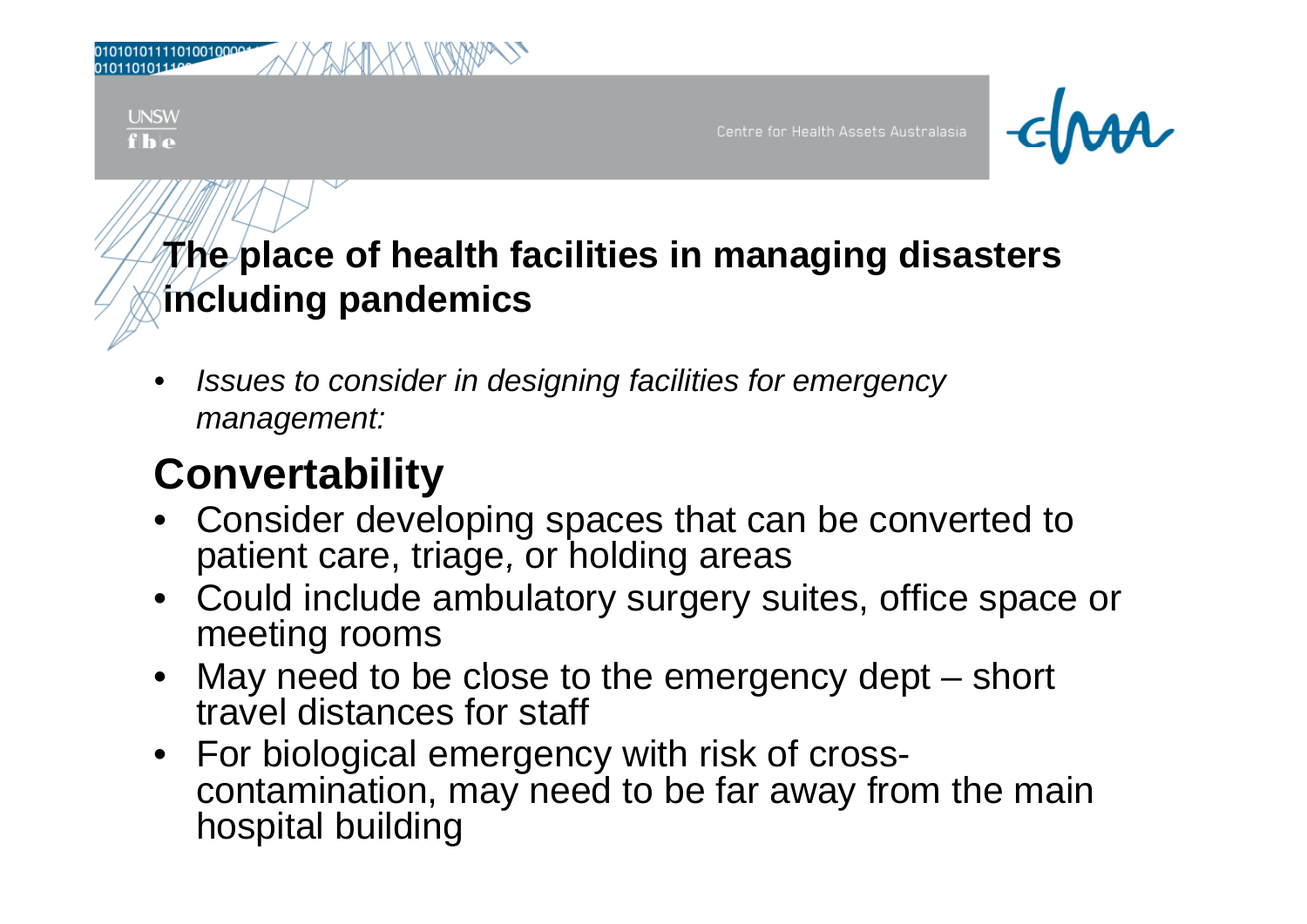| 010101011110100100004<br><b>JAT</b><br>$\mathcal{A}$ .<br>∧∕<br>∧ |                                      |                   |
|-------------------------------------------------------------------|--------------------------------------|-------------------|
| <b>UNSW</b><br>fb                                                 | Centre for Health Assets Australasia | $\sqrt{\epsilon}$ |

• *Issues to consider in designing facilities for emergency management:*

## **Oth i t Other poin s**

- Separate 'mission critical' areas depts and control access to these
- •• Adequate space  $-$  overall and per patient/distances between them
- •Isolation rooms + ante-rooms, handwashing, ppe storage
- •Appropriate systems eg mechanical and ventilation systems support isolation + separate air intake and exhaust
- Adequate supplies of personal protective equipment (PPE) needed
- $\bullet$ • Cleaning protocols to be developed and applied consistently
- •Infection prevention and control to be rigorously maintained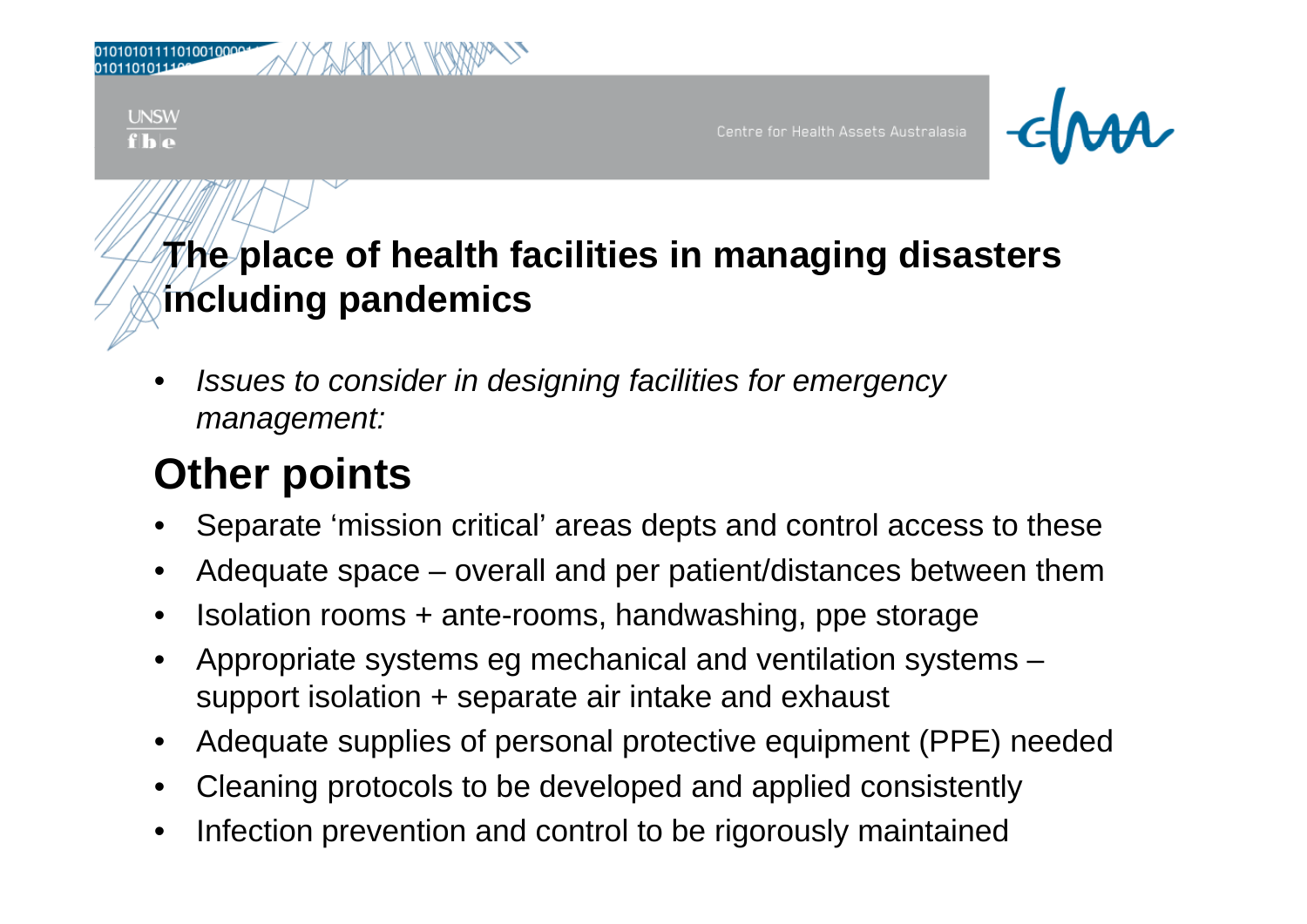| 010101011110100100001<br>01011010111999<br>WAYA KWAZ<br>MХ |                                      |        |
|------------------------------------------------------------|--------------------------------------|--------|
| <b>UNSW</b><br>f <b>b</b>                                  | Centre for Health Assets Australasia | $-dMA$ |

•*Issues to consider in designing facilities for emergency management:*

## **Role of the Facility Manager**

- •Plays a vital role – has access to own staff plus engineering groups, suppliers and peer groups at other hospitals
- • A potentially strategic resource – especially when working closely with senior management teams
- •Can educate people on technical aspects of the building environment
- •Expert experienced designers have similar, complementary abilities to contribute expertise, peer connections and a strategic view to a coordinated response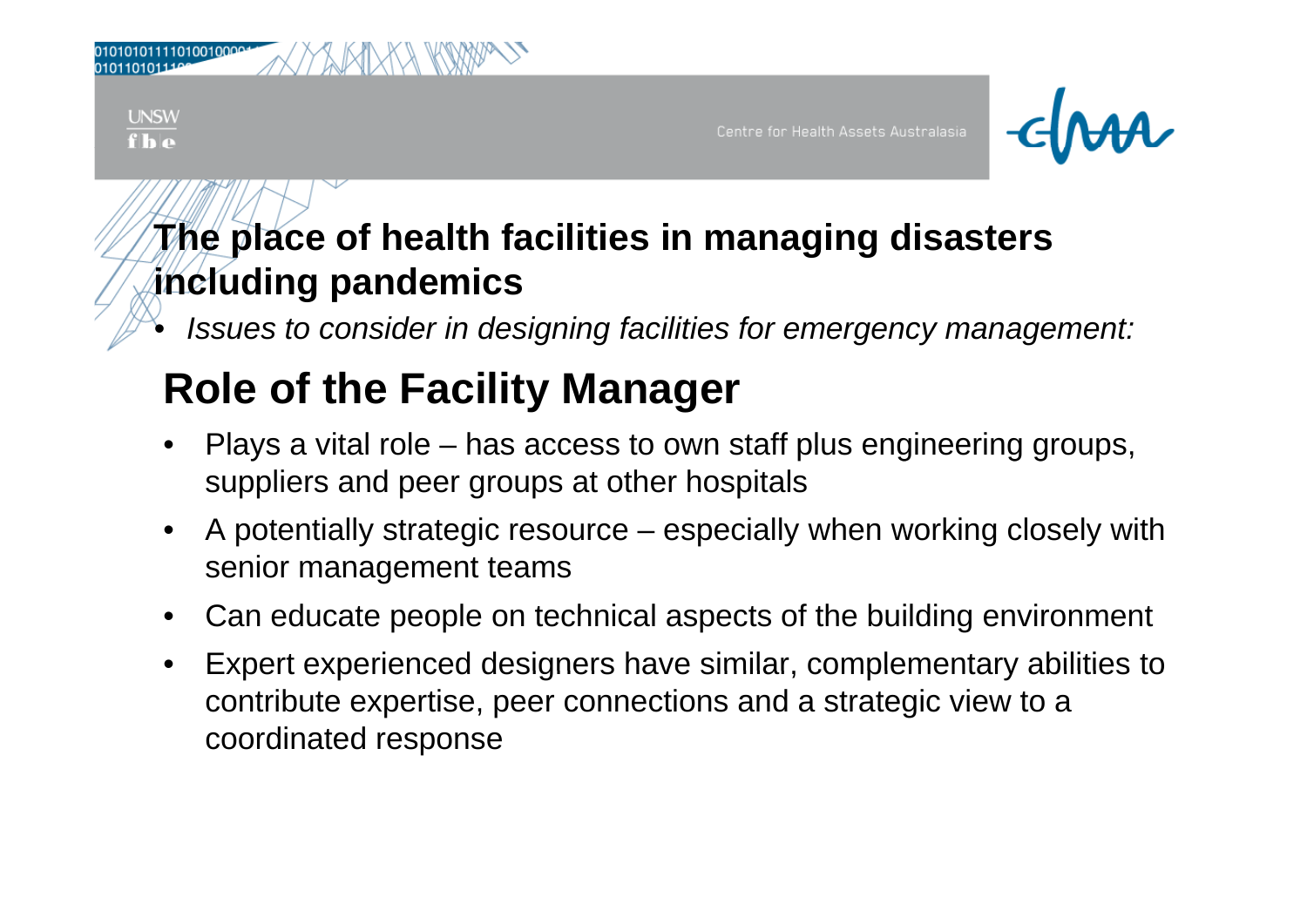| <b>UNSW</b><br>f h e | Centre for Health Assets Australasia | $-\epsilon$ Ma |
|----------------------|--------------------------------------|----------------|

**Designing health facilities to ensure continuity of service delivery in the event of disasters such as pandemics**

- Available resource = Australasian HFG (www.healthfacilityguidelines.com.au)
- Adopted for national use as at 23 Nov 2007 by most jurisdictions (but not by Victoria)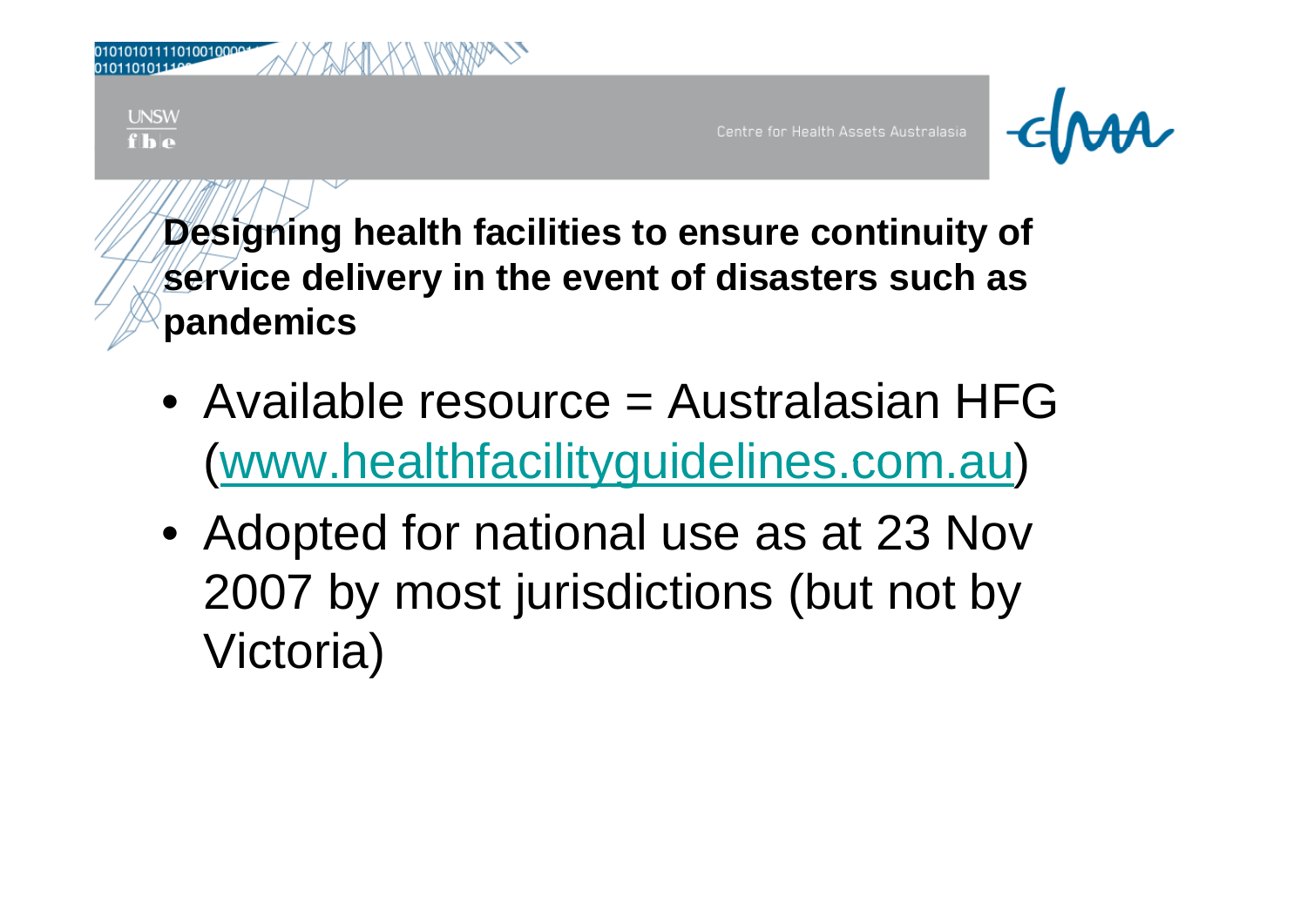| 010101011110100100001 |  | XKIX |
|-----------------------|--|------|
| 010110101110          |  |      |

**UNSW**  $f**h**$ 

Centre for Health Assets Australasia



### **Desi gg y nin g health facilities to ensure continuit y of service delivery in the event of disasters such as pandemics**

- • *Available resource <sup>=</sup> Australasian HFG(www.healthfacilityguidelines.com.au)*
- •Part B S80: Clause 80.10.00 'Natural Disasters'
- $\bullet$ • Part B S300: Emergency Dept – – Clause 300.34.00 'Disaster Planning'

'The ED is the 'front line' facility in the case of a disaster. The local Disaster Plan should be considered in the design of the Unit. Requirements may differ between metropolitan and rural units. Flexible planning is required to accommodate the large workloads, critically ill and/or infectious patients, relatives, friends and hospital staff involved in managing a disaster situation. The flexibility to expand into adjoining areas such as Outpatients, or Main Entry should be considered.

Depending on it's designated role the ED may also become a communication hub during formal disaster function. Consideration should be given to allocating a suitable space with adequate communications ports to be used as a disaster management base and to allow briefing of the press. Direct telephone lines bypassing the Hospital switchboard should be available for use in internal and external emergencies or when the hospital PABX is out of service. A disaster may result in a high volume of ambulance traffic to the ED.

In addition, the communications base may be utilised by the Police as a communications centre. The ED plan should also accommodate a Disaster Equipment Store that is easily accessible and contains sufficient supplies to fully equip the disaster team for either on-site or off-site function. Disaster planning is discussed in more detail in Part B Section 80 of these Guidelines.'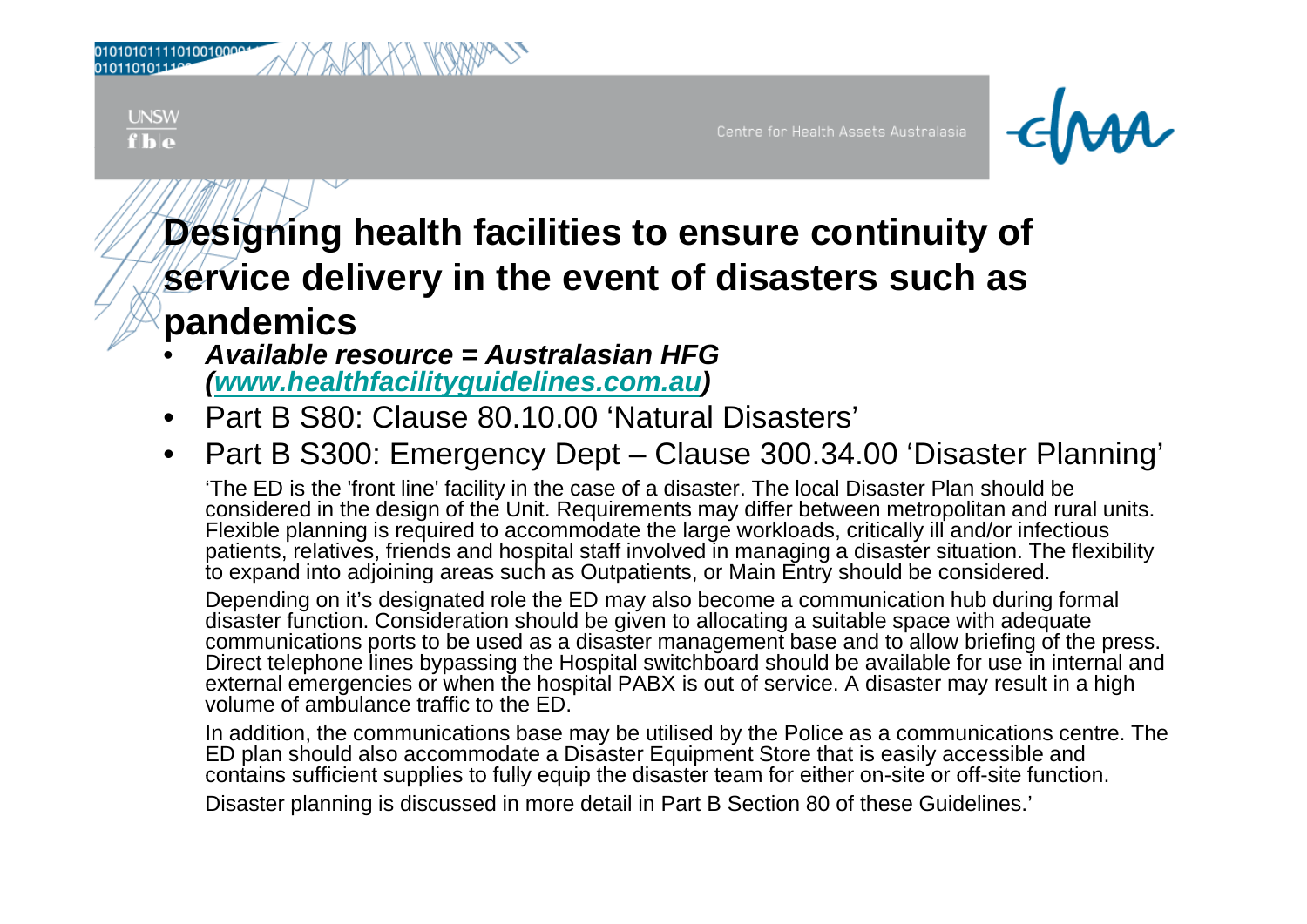| WW<br>010101011110100100004<br>MXXX<br>$\overline{\wedge}$ |                                      |             |
|------------------------------------------------------------|--------------------------------------|-------------|
| <b>JNSW</b><br>$f _{\mathbf{h}}$                           | Centre for Health Assets Australasia | <b>CIMA</b> |

**Designing health facilities to ensure continuity of service delivery in the event of disasters such as pandemics**

- • *Available resource = Australasian HFG(www.healthfacilityguidelines.com.au)*
- Part D 'Infection Prevention and Control'
- Part D S820: Clauses 820.21.00 to 36.00 'Isolation rooms'
- Also *TS11 Engineering Services & Sustainable Development Guidelines, updated version released for review in Jan* 2008 (NSW-specific) - other States have similar documents where TS11 not used e.g. WA. (links from AHFG website)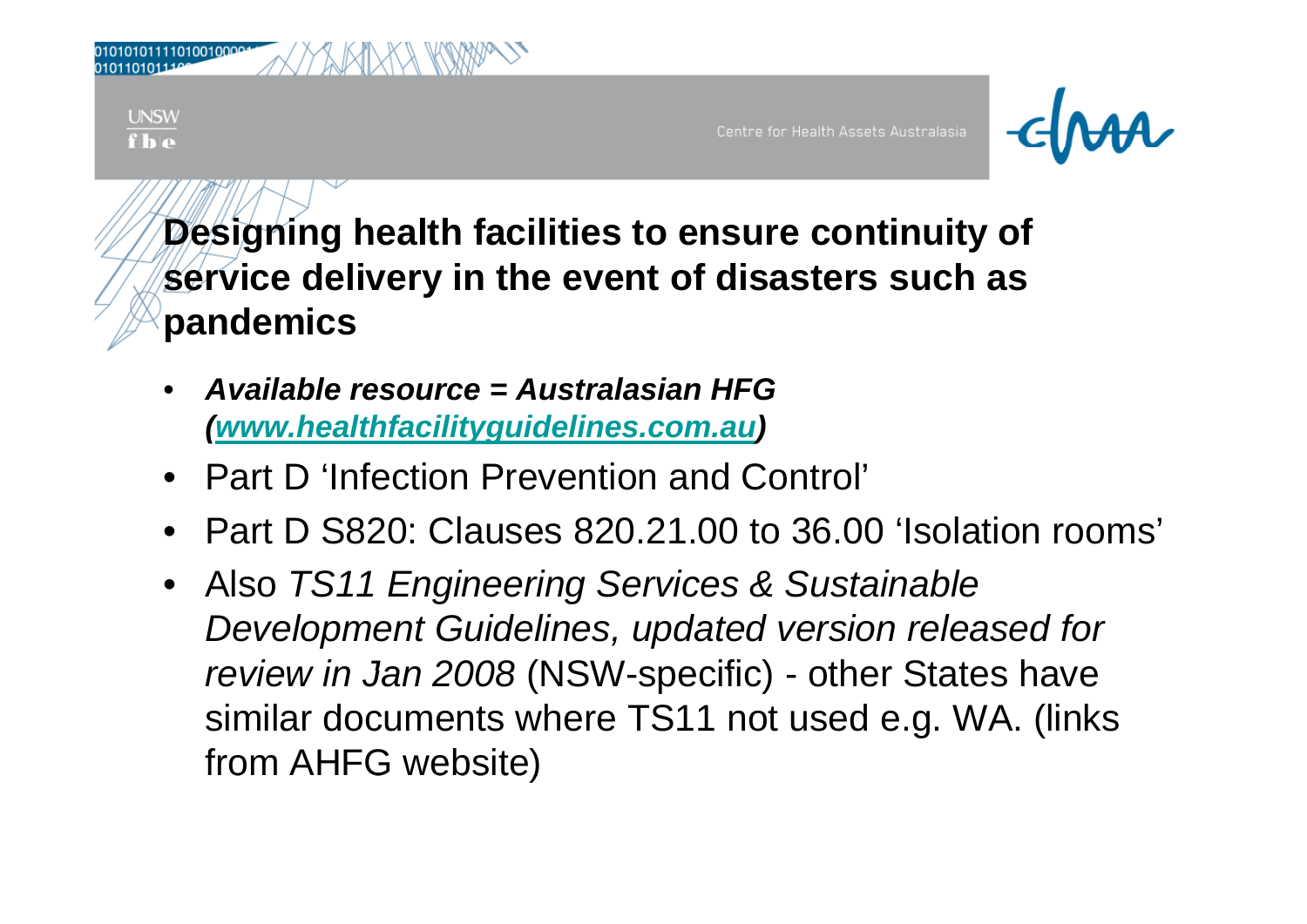| 10101011110100100001 |  |  |  | KW |
|----------------------|--|--|--|----|
| 101101011104         |  |  |  |    |

| _ |  |  |
|---|--|--|

•



### **Using physical design features to prevent and control**  the spread of infection within facilities

AHFG Part D S820: Clauses 820. 36.00 'Isolation rooms'

|                                                            | <b>CLASS S</b>                                                                   | <b>CLASS N</b>                                                                                                                                                    | <b>CLASS P</b>                                                                                                                      | CLASS <sub>Q</sub>                                                                                             |
|------------------------------------------------------------|----------------------------------------------------------------------------------|-------------------------------------------------------------------------------------------------------------------------------------------------------------------|-------------------------------------------------------------------------------------------------------------------------------------|----------------------------------------------------------------------------------------------------------------|
| <b>KEY VENTILATION</b><br><b>CRITERIA</b>                  | No air pressure<br>difference<br>between room<br>and the<br>adjacent<br>corridor | I ower air<br>pressure in the<br>room than in<br>the adjacent<br>corridor or<br>anteroom                                                                          | Greater air<br>pressure in the<br>room than in<br>the corridor                                                                      | I ower air<br>pressure in the<br>room than in<br>the adjacent<br>corridor                                      |
| <b>TRANSMISSION-</b><br><b>BASED</b><br><b>PRECAUTIONS</b> | To prevent<br>contact or<br>droplet<br>transmission                              | To prevent<br>airborne<br>transmission                                                                                                                            | To prevent<br>transmission of<br>pathogens from<br>the outside<br>environment to<br>profoundly<br>immuno-<br>compromised<br>persons | To prevent<br>airborne<br>transmission                                                                         |
| <b>EXAMPLES</b>                                            | VRE.<br>gastroenteritis,<br>cutaneous<br>anthrax,<br>hepatitis A.                | Measles,<br>varicella,<br>suspected or<br>proven<br>pulmonary or<br>laryngeal<br>tuberculosis,<br>suspected<br>contact of<br>measles.<br>varicella,<br>SARS, etc. | Prevention of<br>aspergillosis in<br>bone-marrow<br>transplant<br>recipients                                                        | Highly<br>infectious<br>pathogens such<br>as<br>haemorrhagic<br>fevers,<br>Hantavirus<br>pulmonary<br>syndrome |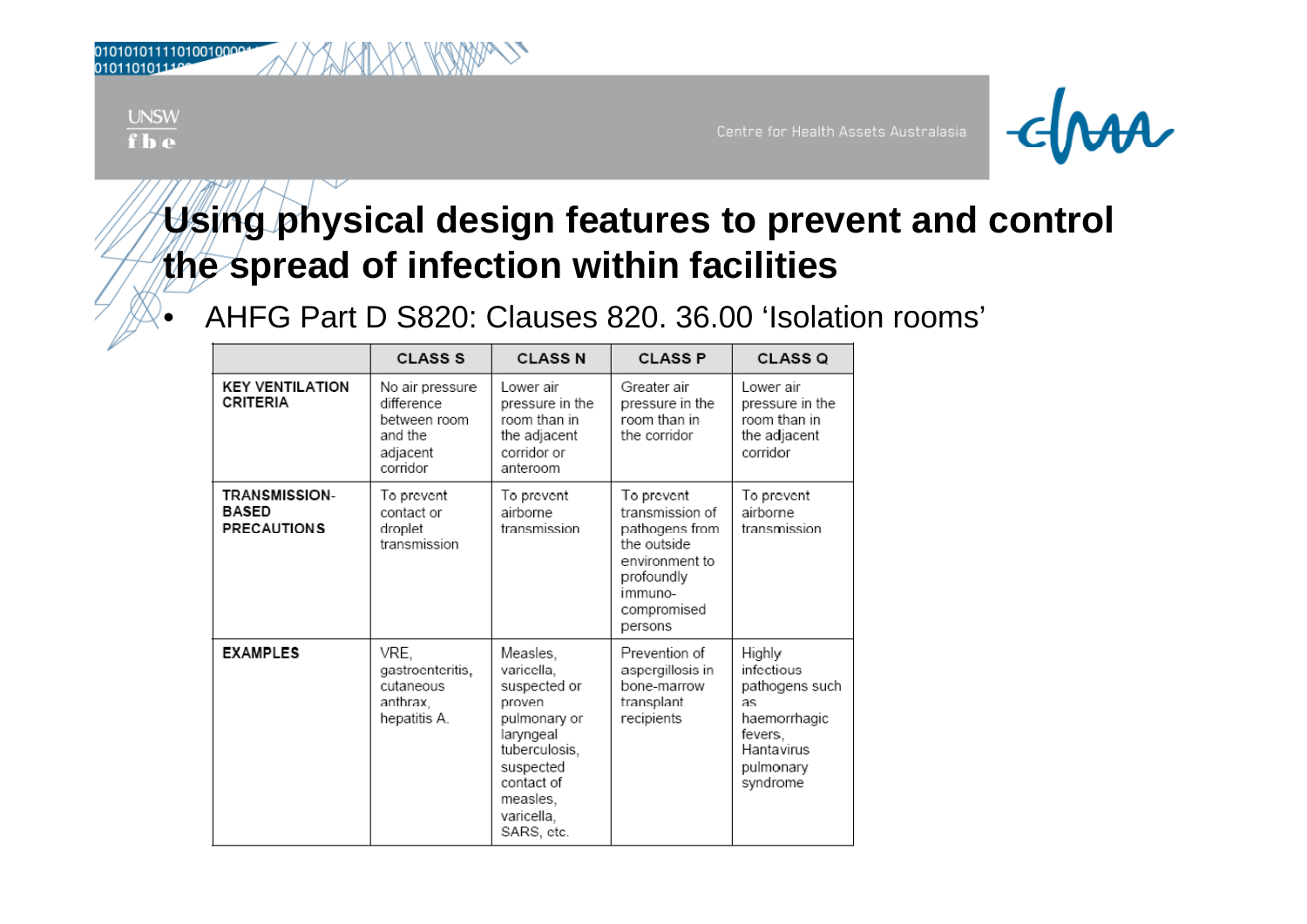

**UNSW**  $f**h**$ 

010101011110100100001<br>0101101011106

 *sing physical design* **features to prevent and control the spread of infection within facilities**

- AHFG 'Standard Components' = standard rooms/typical application
- Room data and room layout sheets
- Example shown of room layout for 'negative pressure isolation room'

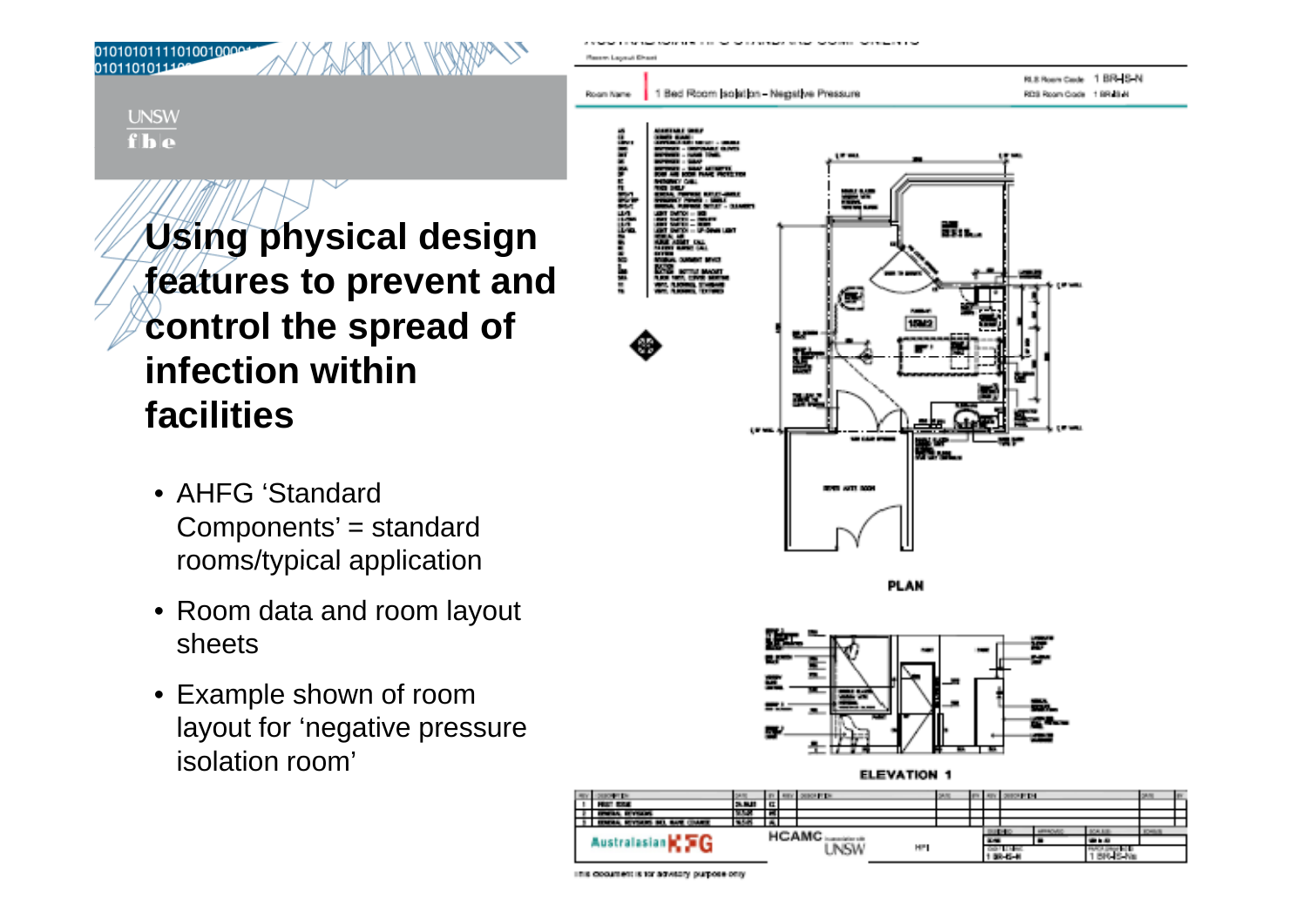010101011110100100001 0101101011109

> **UNSW**  $f**h**$

> > *sing physical design* **features to prevent and control the spread of infection within facilities**

- AHFG 'Standard Components' = standard rooms/typical application
- Room data and room layout sheets
- Example shown of room layout for 'ante-room' of 6sqm

AUSTRALASIAN HFG STANDARD COMPONENTS





Australasian C 5G

 $\overline{1}$ 

**HCAMC**<br>UNSW

HP.

**ANRW**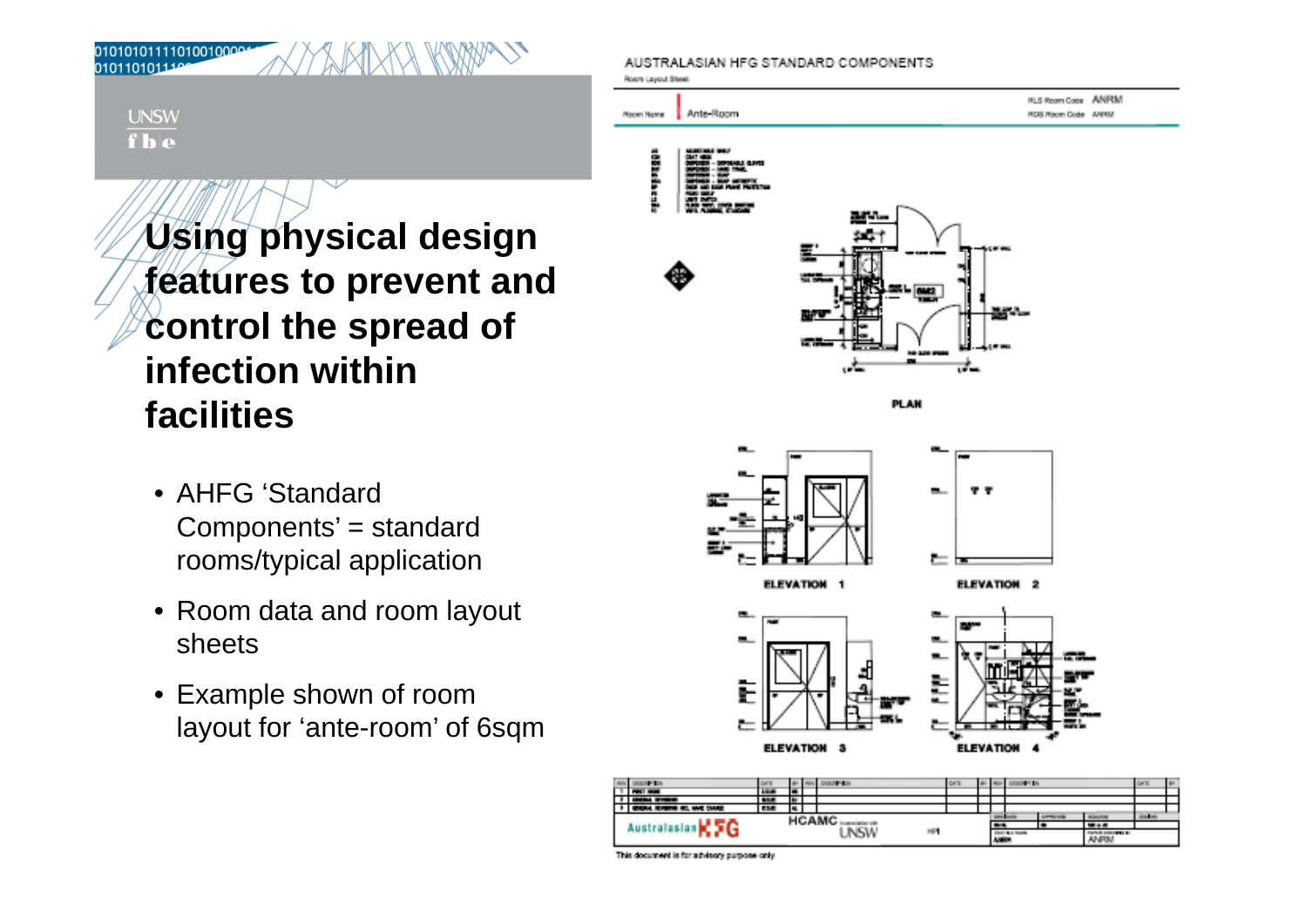|               |          | ₩<br>Ж        |  |
|---------------|----------|---------------|--|
| 0101101011100 | ND<br>MK | MAN<br>v<br>M |  |
|               |          |               |  |
|               |          |               |  |



## **Conclusions**

•

**UNSW**  $f**h**$ 

> **Risk management** predict & anticipate the required responses including the need for physical facilities

- • **Emergency management strategies** – are part of the wider community response to pandemics & other disasters
- • **Mitigation, preparedness, response and recovery strategies** needed
- $\bullet$  Mitigation/preparedness/ response <sup>=</sup> **Design facilities to cope** with predicted loads and likely characteristics of patients presenting
- From a systems perspective ensure **resilience, robustness and redundancy**  $-$  apply this to the building solution (& the health system solution)
- Use available resources e.g.
	- **Australasian Health Facility Guidelines www.healthfacilityguidelines.com.au**
	- **'Planning, Design and Construction of Health Care Facilities, Joint Commission Resources, 2006, www.jcrinc.com**
- • **Engage FM managers & designers early** in planning the required response!!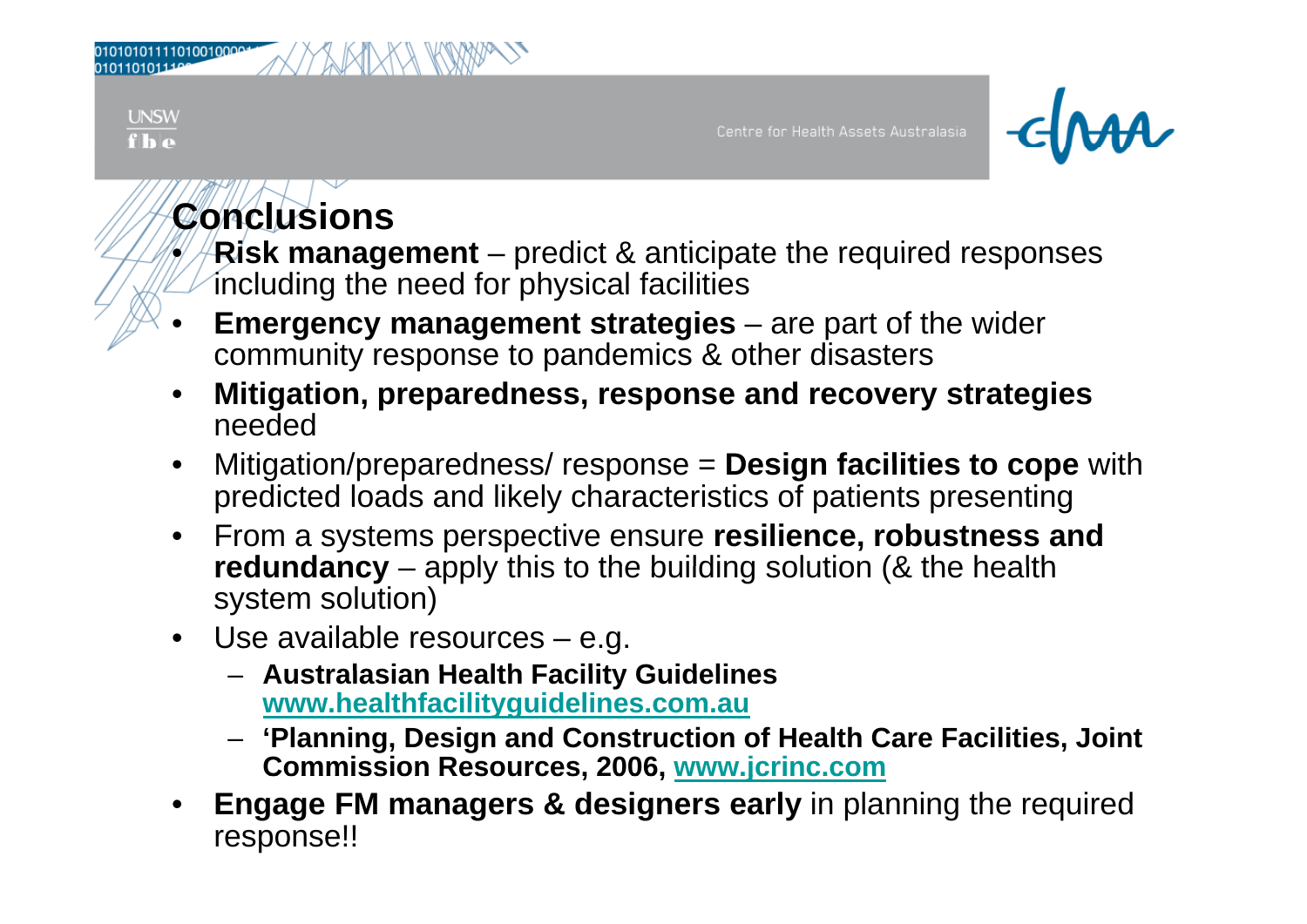| 0101010111101001000011 |  |  | KANA |  |
|------------------------|--|--|------|--|
| 0101101011100          |  |  |      |  |

 $\frac{\text{UNSW}}{\text{f} \cdot \text{b} \cdot \text{e}}$ 



## Thank you!